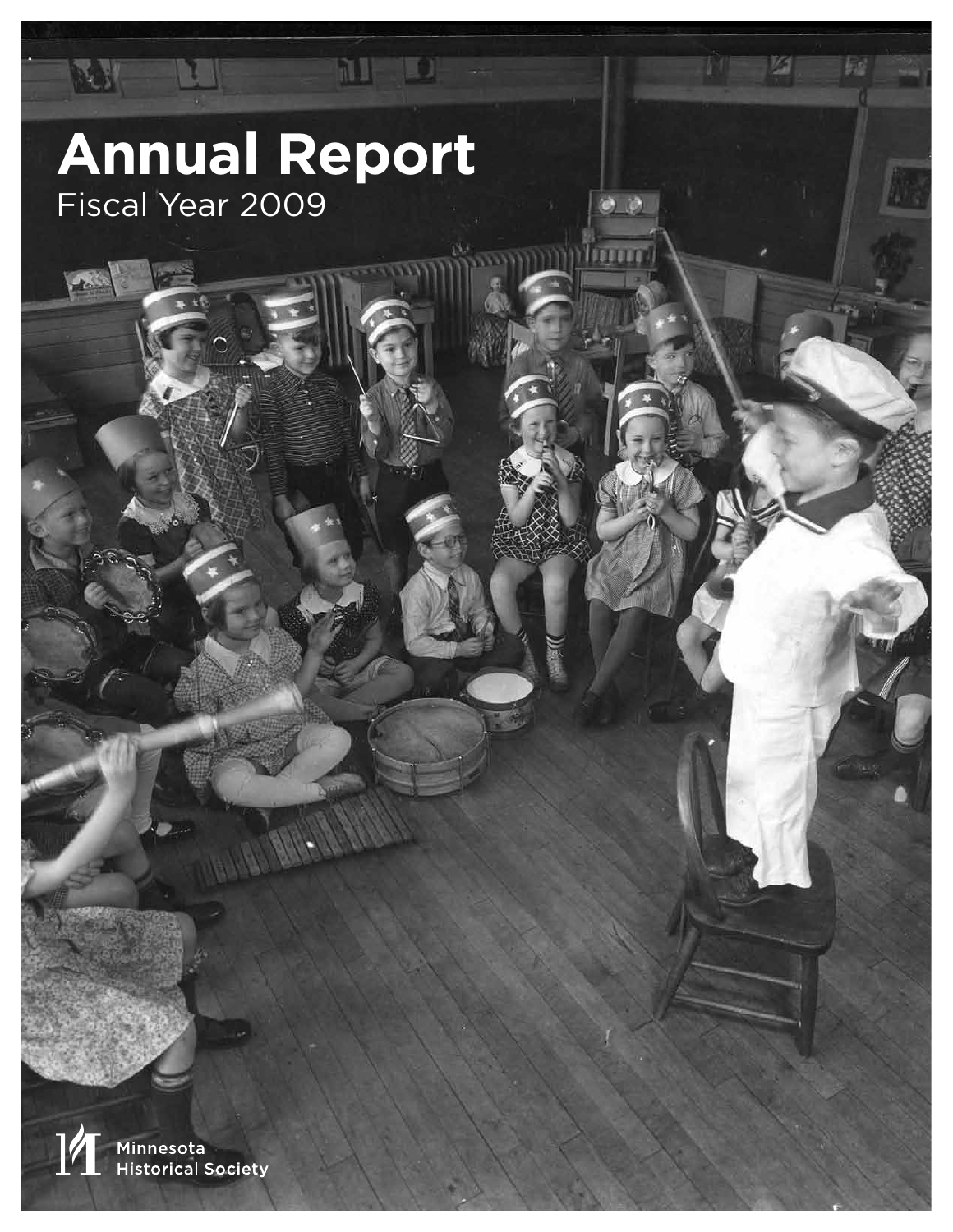As my three-year term as president of the Minnesota Historical Society draws to a close, I have considered carefully what thoughts I would leave with you as I step down. This is not to say I don't have more – how could I not after the momentous events at the Society in the last three years, events that will shape its future for years to come. But brevity is the soul of a memorable message, so here they are:

First, as the guardian of the state's history, the Society performs important work for Minnesota's people. Guardianship of our stories is the essence of the Society's mission; it comes in many forms, and it is a duty owed to all of us, now and into the future. Second, over the past three years I have observed the unswerving commitment of the Executive Council members and staff of the Society to meeting this responsibility. Whether the moment is one of calm or crisis, long-term planning or painful short-term fixes – or the difficult decision to take a different course than had been planned – the sole consideration has always been how to fulfill our duty to preserve and protect our stories. This is nothing new brought on by this generation. What is different is the frequency, complexity and magnitude of the challenges in the past few years. We can all take pride that through it all, no matter how weighty the problem, we have been true to our mission.

The resources available to the Society to fulfill its mission are many and extensive. Its work depends on a combination of public funding, earned revenue, endowment and the generosity of thousands of supporters. We thank you for your continued belief in the worth of our mission. Many thanks also to the Executive Council members who have given so generously of their time and energy in addressing the challenges we have faced. Finally, my deep gratitude to Nina Archabal and her most capable staff for their leadership in keeping the Society on course and true to its mission. Our stories are in caring hands.

Edward C. Stringer, President, Minnesota Historical Society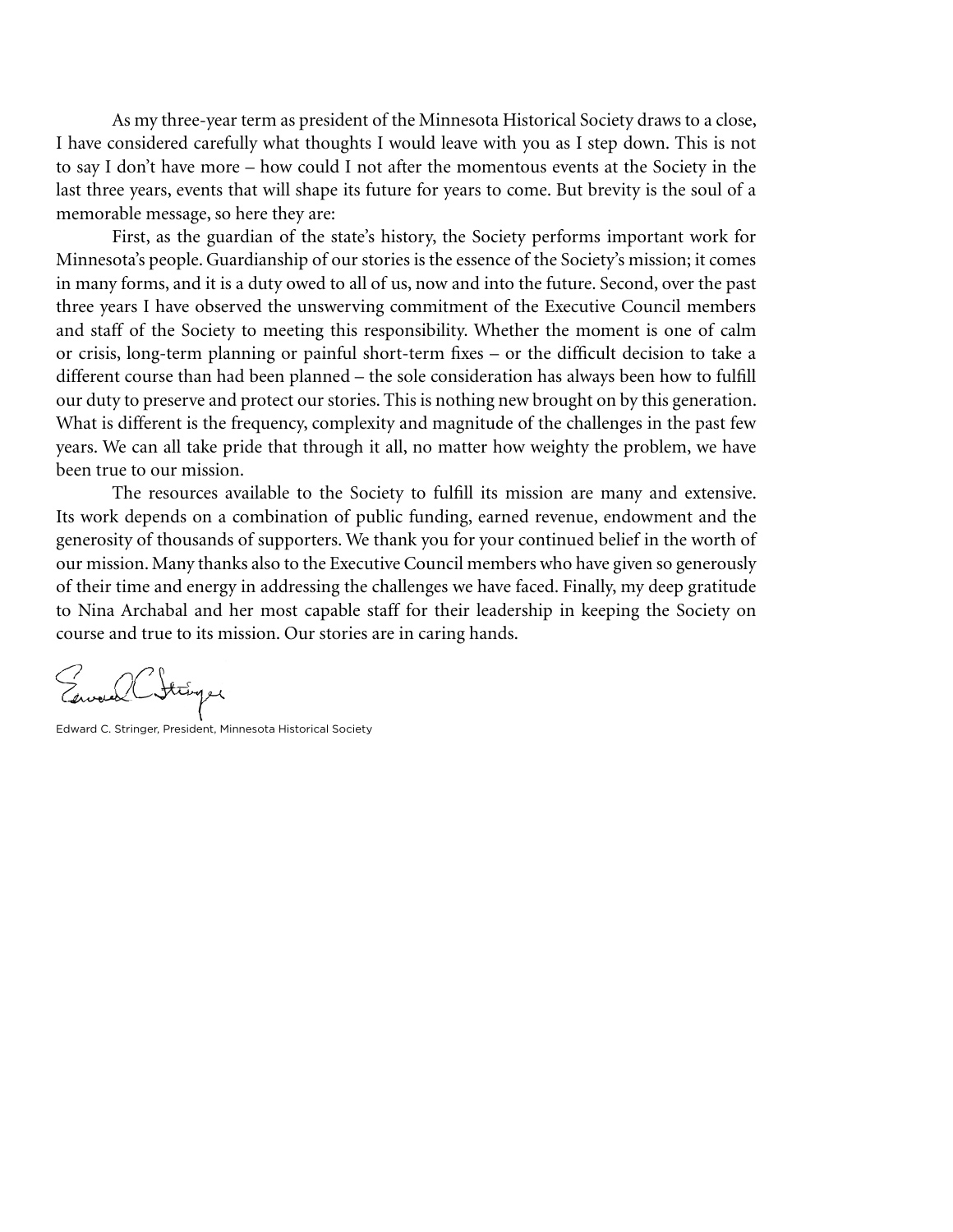This, the Society's 160th year, has been remarkable by every measure. At this time last year we faced into a horizon obscured by the clouds of a global financial storm. Then, looking to the strong foundation of our institution, Society President Ed Stringer reassured us we would weather the storm. With thanks to Ed for his steady hand as chair of the Executive Council, we have done that and more. Even as we responded to a reduction of more than 13 percent in our state and non-state operating funds, we experienced increased attendance at our museums and historic sites across the state, greater visibility thanks to innovative marketing strategies, and an overwhelmingly enthusiastic response to our programs that connect Minnesotans with their history.

On the pages that follow are highlights of our work this year – initiatives such as the restoration of the rare battle flags carried at Bull Run, Shiloh and Gettysburg; our use of social media to connect with new audiences; and the opening of the "Minnesota's Greatest Generation: the Depression, the War, the Boom" exhibition. In a year of hard times, surely it was providential to open this exhibition, which follows the generation that grew up during the Great Depression. The voices of those who endured the 1930s reassure and inspire us today. They remind us of the values that unite people to a common purpose and foster personal courage and resourcefulness. Is it any wonder that Minnesota's Greatest Generation, five years in the making, has shattered attendance figures and filled the halls of the History Center with multiple generations of Minnesotans day after day?

No one knows if the economic storm has passed completely, yet, as I write this, the Society sees possibilities for history we could not have imagined 12 months ago. These opportunities are the promise of the Legacy Amendment approved by Minnesota voters in November 2008. This legislation bestows both new funding and new obligations on the Society: it is specifically designated for history projects that create a legacy for future generations. What perfect timing! What I see in this Minnesota autumn is a people less distracted by the fleeting, and more focused on the enduring, the very essence of legacy. Thanks to the wisdom of the people of Minnesota in approving the Legacy Amendment, the Society has a renewed opportunity to give the gift of history to the future.

This is a transformational moment for the Society. We have a big job to do in the days ahead and we hope for your abiding support. Many thanks to our members, donors, staff and governing board members, our volunteers, and to our elected leaders: Governor Pawlenty, the Minnesota Legislature and local officials around the state. We are grateful for your interest, your generosity and your belief in the enduring value of our history – the story of how life has been lived and experienced in this unique place called Minnesota.

Nine Archabal

Nina Archabal, Director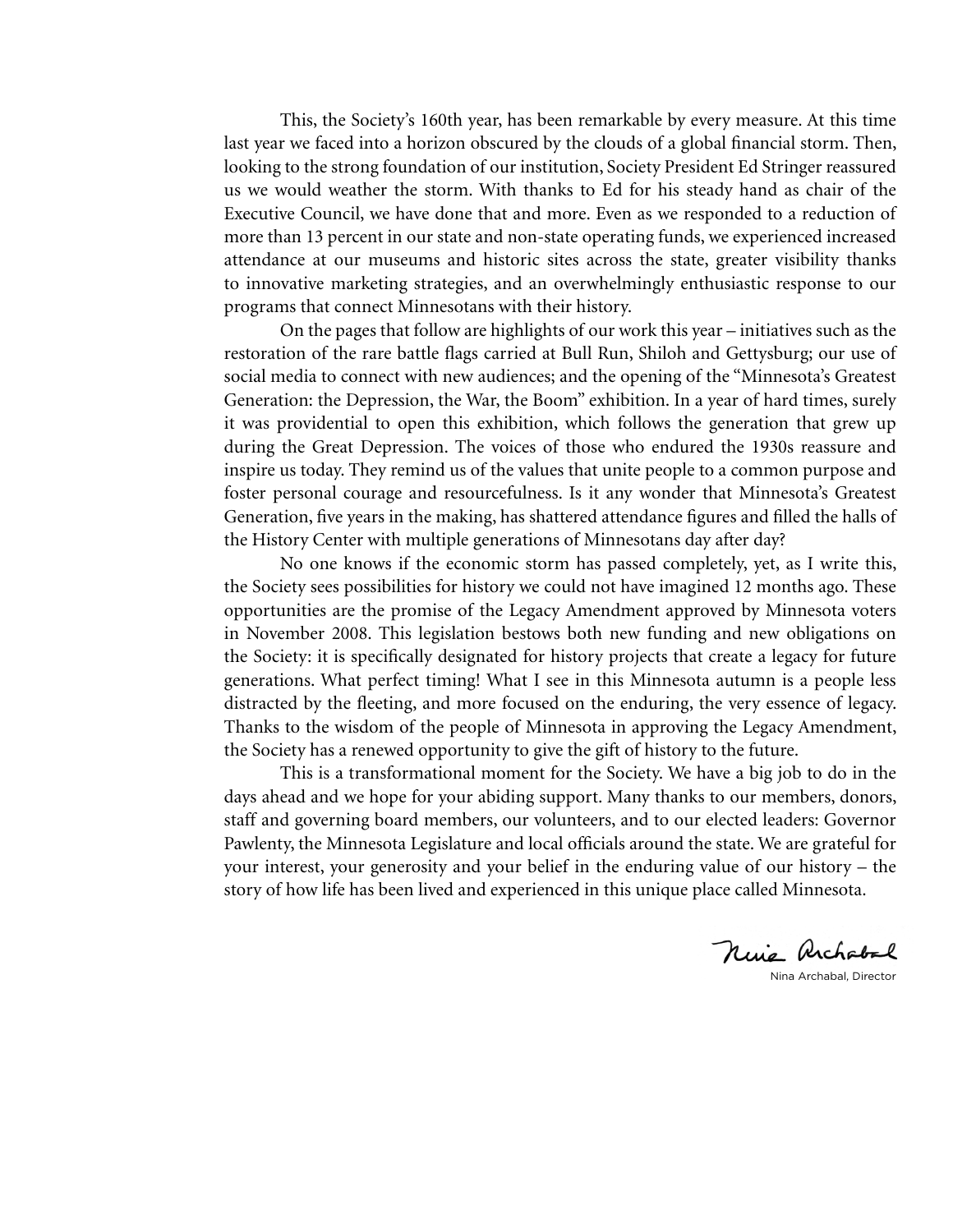# 2009 HIGHLIGHTS

# **CREATIVE MARKETING, INNOVATIVE CAMPAIGNS AND POWERHOUSE EXHIBITS PAY OFF IN ATTENDANCE GROWTH**

Attendance at all of the Society's historic sites and museums rose in fiscal year 2009, most dramatically at the History Center where it increased 27 percent over the previous year. The last year of a three-year marketing plan put in place in 2006 saw History Center attendance shoot up 41 percent overall. During the three-year time frame, Mill City Museum enjoyed a 17-percent increase in attendance. Other sites were up as well, including Historic Fort Snelling, where a 12-percent increase gave this preeminent historic site its largest visitation in years, and Split Rock Lighthouse, which increased 11 percent. Nearly one million visitors experienced Society historic sites and museums this year, nearly one third of that number at the History Center, including a record one-month total of 40,000 visitors in October 2008, the first full month that "Vatican Splendors" was on view. School groups accounted for 230,000 visitors statewide and 30,000 students participated in History Day. Fifty-two advanced to national competition winning seven medals: one gold, three silver and three bronze. And this year, History Day staff worked with four SPAN (Special Program for Adolescent Needs) programs in the Minneapolis School District, allowing increasingly diverse students to participate in this invaluable program.

**'MINNESOTA'S GREATEST GENERATION' EXHIBIT OPENS TO RECORD CROWDS, 'VATICAN SPLENDORS' DRAWS MORE THAN 100,000 VISITORS AND CHANGING EXHIBITS EXPAND AUDIENCES** 

"Minnesota's Greatest Generation: the Depression, the War, the Boom," the capstone of the Society's multi-year effort to document the lives and contributions of this seminal generation, opened at the History Center on Memorial Day Weekend. The exhibit, which chalked up a record-breaking opening crowd of over 4,000 people, continued to draw thousands of visitors, many experiencing the History Center for the first time. Contributing greatly to the success of this ambitious effort was funding by individuals and organizations which reached its target of \$6 million in support of the project.

The heralded traveling exhibit, "Vatican Splendors: From Saint Peter's Basilica, the Vatican Museums and the Swiss Guard," drew 106,340 visitors to the History Center in its nearly four-month run. And changing exhibits continued to attract new and varied audiences. "Ellis Island Portraits, 1905- 1920," a striking collection of photographs by Augustus Sherman, an amateur photographer and clerk with the immigration center, presented a historical document of unprecedented scope. "Minnesota on the Map" showcased four centuries of stunning maps from the Society's collection. "Native Words, Native Warriors" told the remarkable story of soldiers from more than a dozen tribes, including the Ojibwe and Dakota, who used their native languages in service to the U.S. military.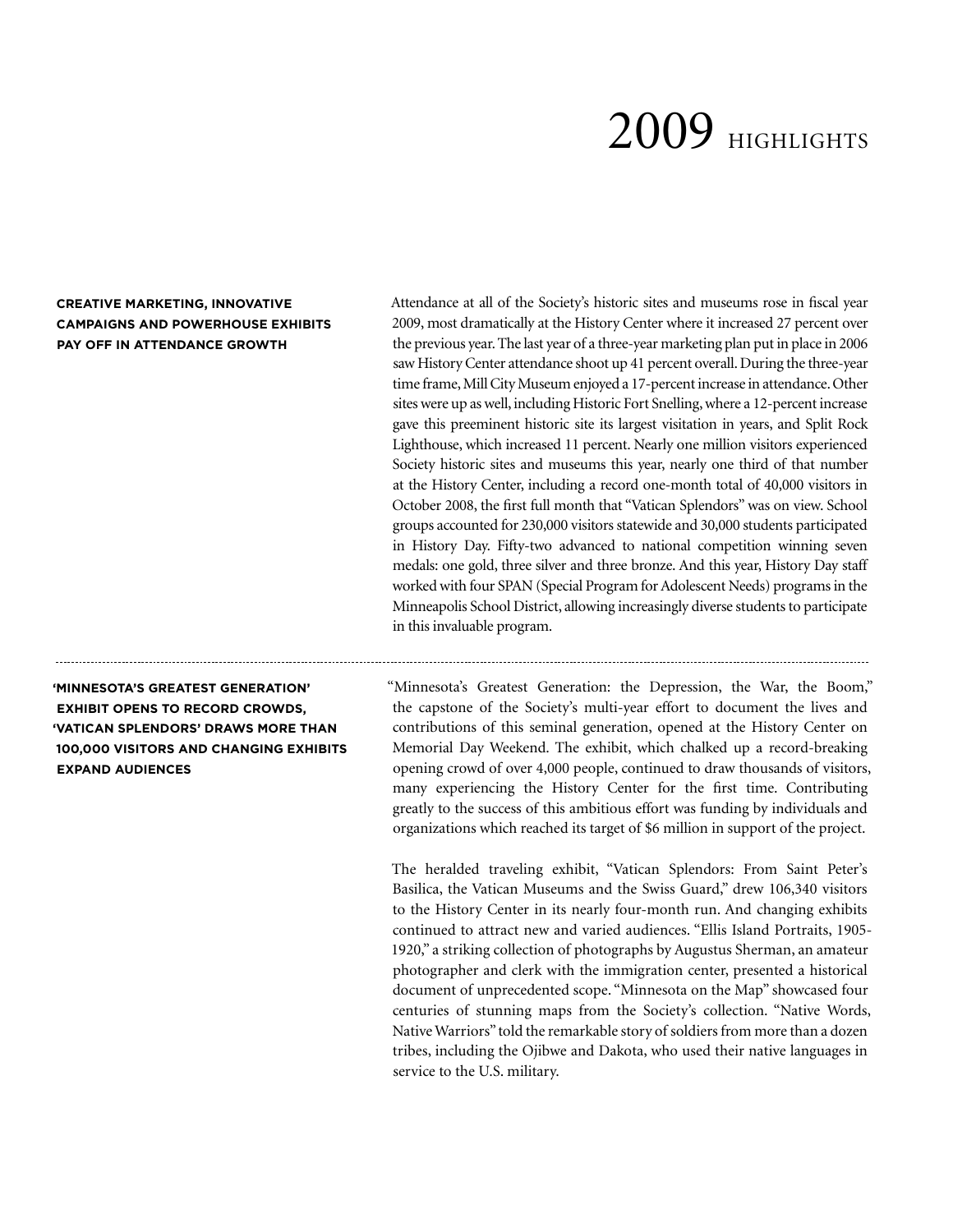# **LEGISLATIVE SESSION BRINGS MIXED RESULTS**

In the midst of one of the worst economic challenges in recent memory, the Society received a combination of good and bad news from the 2009 legislative session. An 8.9-percent reduction in its state appropriation which, in combination with reductions in other income sources, resulted in a nearly 13-percent overall reduction in the Society's budget. At the same time, the Society received \$2.065 million in the state's capital budget to preserve historic sites buildings, including statewide roof repairs and preservation work at Historic Fort Snelling and the James J. Hill House. At Split Rock Lighthouse, a two-year capital-funded preservation project was completed, helping to prepare the popular North Shore site for its upcoming centennial celebration in 2010.

# **LEGACY AMENDMENT PROVIDES NEW OPPORTUNITIES FOR HISTORY**

In November 2008, Minnesota voters approved a constitutional amendment that provides for an increase in the sales tax which will be dedicated for the next 25 years to support outdoor heritage, clean water, parks and trails, as well as arts, history and cultural heritage. For the first time, the "preservation of Minnesota's history" was written into the state's constitution. The funds, which are required to supplement, rather than substitute for, existing funding and programs, provide significant statewide support for history – an estimated \$22 million over the next two years. Allocations include \$6.75 million for grants to local, county and regional history organizations, to be administered by the Society, and \$4 million to support partnerships for organizations working together to increase public access to the state's historical resources. The Society also will receive funding for new historical and educational programs, including a major exhibition on the regional, local and cultural diversity of Minnesota's history and cultural heritage.

# **SAVE AMERICA'S TREASURES GRANT HELPS PRESERVE SOCIETY'S CIVIL WAR FLAGS**

In December 2008, a project to preserve the Society's fragile Civil War and Spanish-American War battle flags was selected to receive \$181,119 in funding from the Save America's Treasures program, which is dedicated to preserving, conserving and rescuing the nation's most significant cultural and heritage resources. Funding from the State of Minnesota provided the required match to the federal grant. The first phase of the project includes conservation of 24 flags, including the banner of the First Minnesota, carried valiantly during the Battle at Bull Run in 1861. Once conserved, the flags will be on display, four at a time in rotation, at the State Capitol and also will be available to historical researchers, some for the first time. An additional 25 remaining flags in the collection will be stored in climate- and security-controlled cases until additional funds can be secured to undertake their conservation.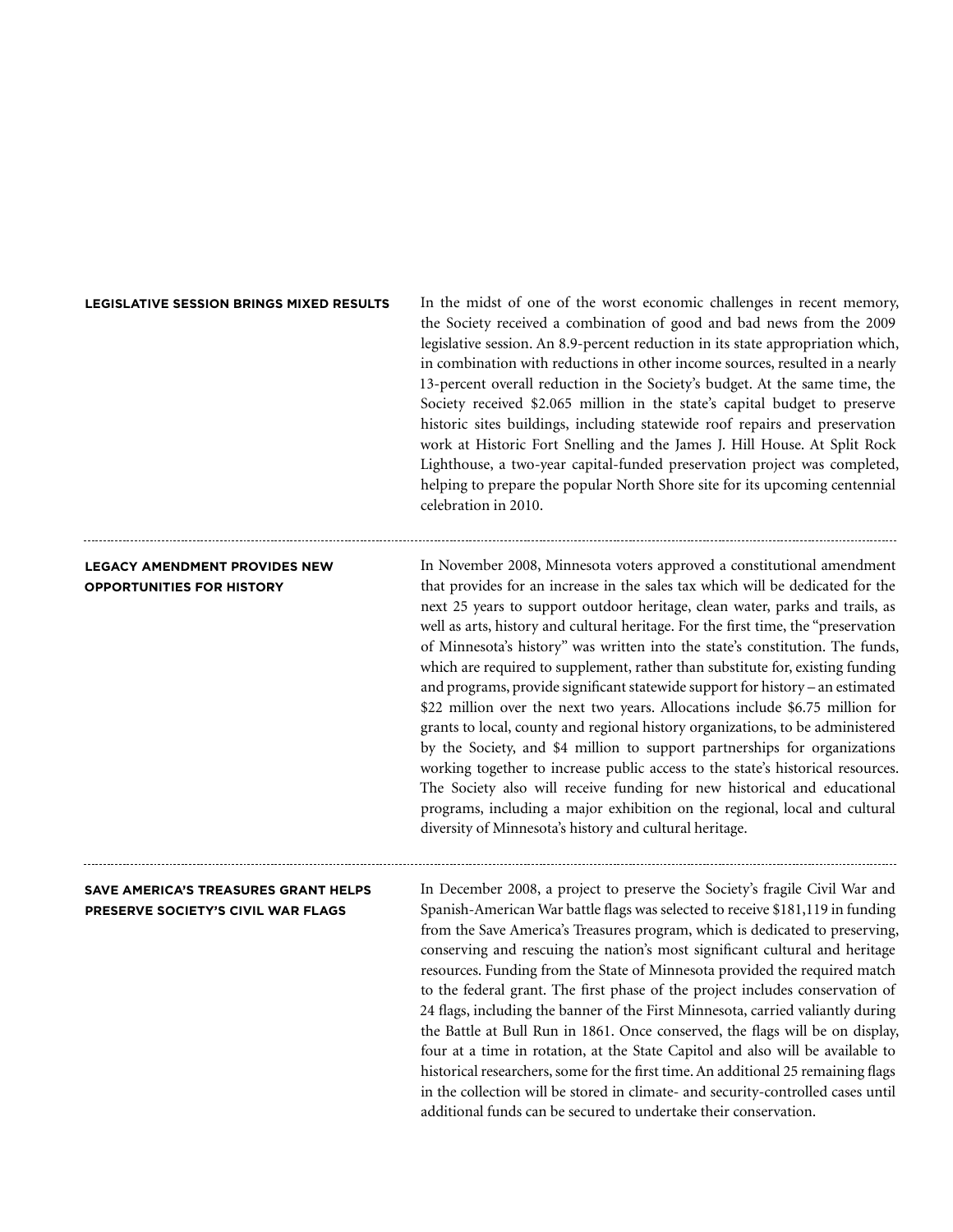# 2009 HIGHLIGHTS

# **INNOVATIVE PROGRAMS ATTRACTED NEW AND DIVERSE AUDIENCES**

Attendance at the History Center soared this year, thanks to such such programs as "The Global Hotdish Variety Show," which featured multi-cultural and multi-generational artists in an eclectic mix of music, song and dance representing cultures around the world. The East Side Neighborhood Access Initiative continued to bring underserved audiences to the History Center. And the newly launched Rondo Neighborhood Access Initiative expanded to students from a nearby inner-city neighborhood. Plans are underway to add more schools in 2010. The perennially popular "Nine Nights of Music" attracted a record-breaking 7,053 to the History Center's terrace and lawns, and History Pub Crawls took visitors on guided trolley tours of distinctive St. Paul neighborhoods and watering holes. Comics Camp, an intergenerational outreach project, paired teenagers with members of the Greatest Generation to conduct oral histories and create comic books that told the seniors' stories, while Generations Camp, in partnership with the Center for Hmong Arts and Talent, involved students and seniors telling shared stories through artwork.

**MAJOR ACQUISITIONS ENHANCE SOCIETY'S COLLECTIONS**

Two paintings once owned by James J. Hill were given to the Society by Hill family members and are on permanent display at the James J. Hill House in St. Paul. "Village of Sevres" by Jean-Baptiste-Camille Corot, purchased by Hill in 1896, once again hangs in the home's art gallery, and "Nuns Making Preserves" by Francois Bonvin, purchased in 1891, is back in the breakfast room. Also acquired was a rare 18th-century DeLisle Globe, which served as the centerpiece of the exhibit "Minnesota on the Map" and will be on permanent display in the Weyerhaeuser Reading Room of the Library. The Society also received items from R. Bruce Laingen, the Minnesota-born American official held hostage in Iran in 1979-81, including the suit he wore, his diary and the American flag presented to him by President Ronald Reagan. The items are on display in the "Minnesota's Greatest Generation" exhibit.

# **FINDING AIDS GO DIGITAL INCREASING ONLINE ACCESS TO SOCIETY'S HOLDINGS**

A redesign of finding aids provided the ability to link digital copies of collection items to their descriptions. Now online visitors can view such rare items as Abraham Lincoln's hand-written letters in the Edward D. Neill and Family Papers; Walter Mondale's iconic 1976 memo to President-elect Jimmy Carter that helped transform the vice-presidency; or correspondence, news clippings and reports from the James J. Hill Papers. Selections from Alexander Ramsey's 40-volume bound pamphlet collection provide a window in to the issues shaping Minnesota during the second half of the 19th century. And thanks to a federal Library Services and Technology grant that funded the bar coding of newspaper microfilm collections, researchers can find which issues of Minnesota newspapers, dating from 1849, are available on microfilm.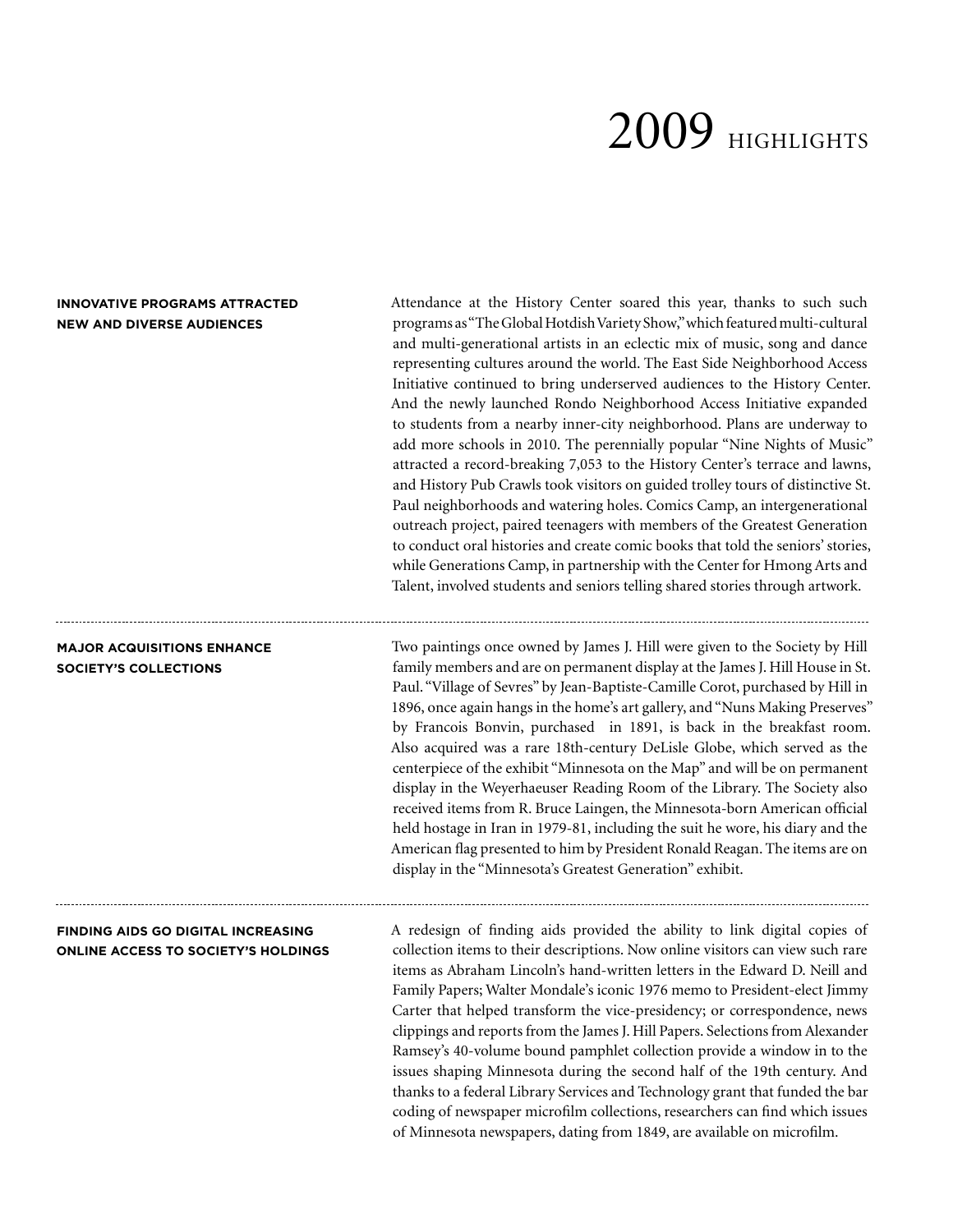# **SOCIAL MEDIA OPEN NEW DOORS**

The Society delved farther into the new and burgeoning world of social media, and the growing numbers of those who use it, to promote awareness of our collections, programs, events and exhibits. Thousands of people are now learning about and sharing the Society's events and programs on Facebook, Twitter, MySpace, YouTube and Flickr. These networks enable us to take advantage of our energized fans' own social networking, allowing them to share our content and spread our messages. Blogs and podcasts on our own web site also allow direct interaction with multiple and diverse audiences. Nearly 50,000 people visited nine Society blogs during the fiscal year. The latest to be introduced is a popular journal written by Split Rock Lighthouse's site manager, reminiscent of the log books and diaries kept by early site keepers that are part of the Society's permanent collections. More than 35 podcasts gave more than 20,000 online visitors entertaining and informational looks into the Society's collections on topics ranging from the Hill Family Papers to the history of streetcars in Minneapolis and St. Paul to a Dakota writer and scholar's search for an ancestor who played a key role in the U.S.-Dakota War of 1862.

**SOCIETY NAMES TWO PROPERTIES TO NATIONAL REGISTER, AWARDS \$1,118,647 IN GRANTS**

The Society's Historic Preservation, Field Services and Grants department awarded \$1,118,647 from three state and federally funded programs. Awards included 66 State Grants-in-Aid, 13 State Capital Grants-in-Aid and 11 Federal Certified Local Grants. Training workshops offered by the Local History Services section of the department drew participants from county and local historical organizations around the state. After passage of the Legacy Amendment in November 2008, the department also helped coordinate a series of public meetings to obtain input from history and historic preservation partners around the state regarding the use of dollars provided by Arts and Cultural Heritage Fund. The Preservation Alliance of Minnesota, the Minnesota Alliance of Local History Museums, the Council for Minnesota Archaeology, the Minnesota Archaeological Society and Minnesota Historic Northwest partnered with the Society to form the Minnesota History Coalition, which hosted the meetings.

Two historic properties were listed on the National Register during this fiscal year: Franklin Junior High School, Brainerd, a significant example of a time when architecture influenced every aspect of school design; and the Minnesota Building, St. Paul, the first building to introduce Art Deco/Modern, the architectural style which boomed in downtown St. Paul from the 1920s to 1940s.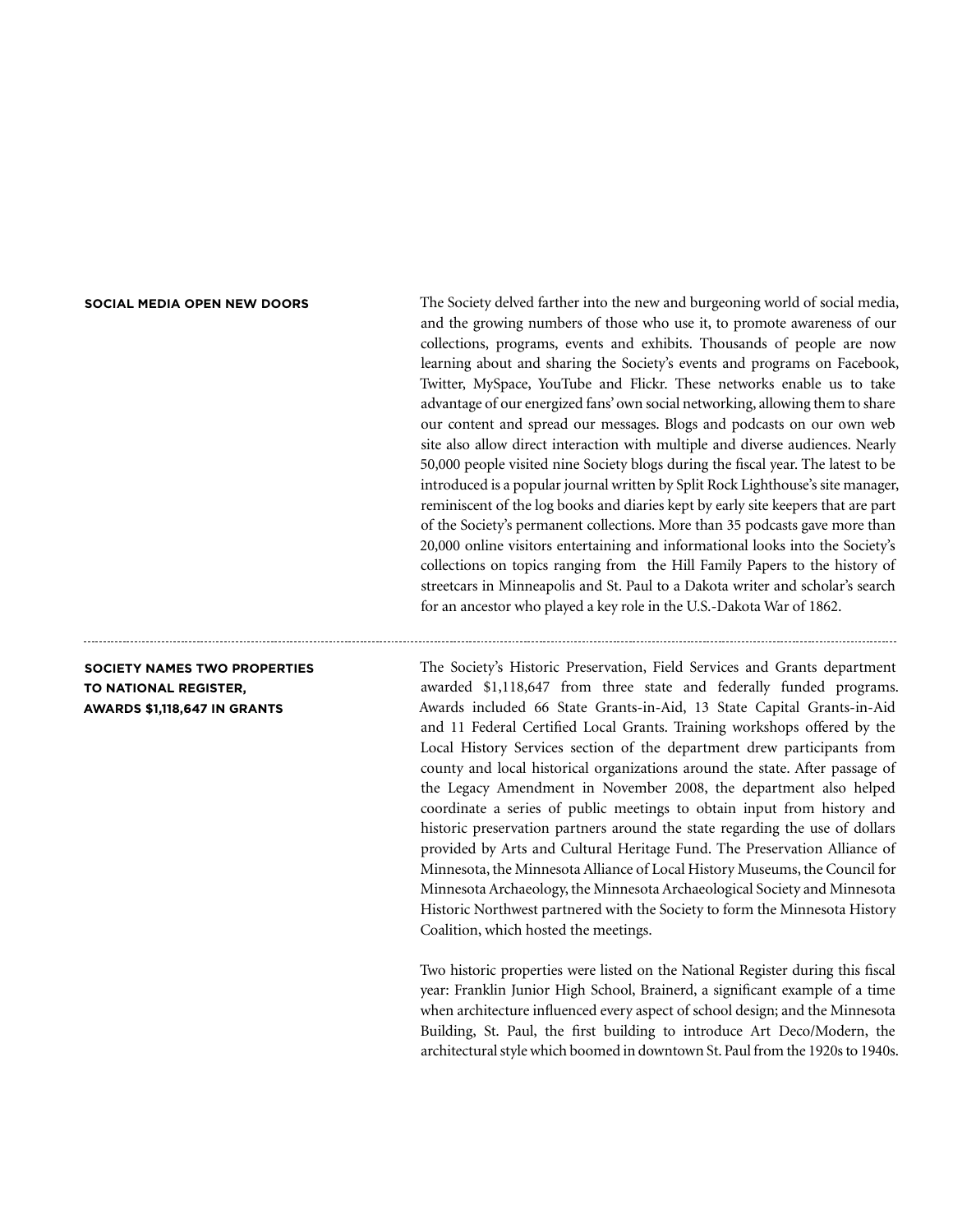# **Fiscal Year 2009 Financial Highlights**

- The Society received approximately \$23.7 million in operating support from the State of Minnesota in fiscal year 2009, 70% of total support and revenue. This represents a decrease of \$2.5 million from fiscal year 2008 due mainly to the absence of one-time appropriations for various initiatives in 2008, such as the Minnesota Sesquicentennial, in addition to a reduction in the base appropriation of approximately \$0.5 million.
- In addition, the Society received \$2.1 million in capital bonding appropriations for Historic Asset Preservation, or 6.1% of total support and revenue. This level of funding is a \$7.1 million decrease from the \$9.2 million appropriation in fiscal 2008. The Legislature provides capital appropriations generally every other year.
- Contributions from members, friends, corporations and foundations totaled \$5.2 million, or 15.3% of the total support and revenue, down \$0.8 million from fiscal year 2008. This decrease in contributions is mainly attributable to the economic environment during fiscal year 2009.
- Total non-investment operating revenues overall were consistent with the previous fiscal year, with variances in certain categories. Increased revenue from admissions, auxiliary services, programs, and other sales totaling \$0.8 million can be attributed to the "Vatican Splendors" and "Minnesota's Greatest Generation" exhibits. Decreased revenue from Museum Store sales, publications, and other fees also totaled \$0.8 million and tended to reflect the downturn in the economy during fiscal year 2009.
- Fiscal year 2009 was the fourth full year of the Society charging for admission at the History Center, which resulted in approximately \$266,000 in admission fees. This represents a decrease of \$47,000 in admissions sold at the History Center, however, \$66,000 in excess of the budget. Though total admissions revenue increased during fiscal 2009, the decrease in admissions sold at the History Center was due to the use of Ticketmaster for the "Vatican Splendors" exhibit. During fiscal year 2009, memberships were sold at the History Center generating over \$135,000.
- Realized and unrealized Investment losses during fiscal year 2009, were \$8.8 million. Declines in the market value of stocks and bonds held at the close of the fiscal year on June 30 comprised approximatey \$4.2 million of the annual investment loss. The investment return on the endowment funds for fiscal year 2009 was a negative 29.5%.
- Total expenses for fiscal year 2009 were \$47.2 million, up \$0.2 million from the prior year and related primarily to salary and benefit increases. Fiscal 2009 included an across-the-board wage increase of 3.25% for society employees.
- Salaries and benefits expense increased 3% in fiscal year 2009 and comprised 50.8% (\$24.0 million) of the Society's total expenses for the fiscal year, compared to 49.5% (\$23.3 million) for fiscal year 2008. All other operating expenditures in total decreased approximately \$0.4 million in fiscal 2009.
- The Uniform Prudent Management of Institutional Funds Act of 2006 (UPMIFA) adopted by the Minnesota Legislature became effective August 1, 2008. This Act, along with the guidance from the Financial Accounting Standards Board's Staff Position No. 117-1, requires the classification of that portion of investment return from donor-restricted endowment funds that are not classified as permanently restricted net assets, as temporarily restricted net assets until appropriated by the governing body for expenditure. The impact of the Act upon the Society's financial statements, was to reclassify \$5.1 million in endowment funds from Unrestricted Board Designated to Temporarily Restricted endowment funds.
- Nearly 2,100 volunteers contributed more than 48,700 hours at the Society's museums and historic sites across the state.



# **Sources of Support and Revenue:**

- A State Operating Appropriations ......70.0%
- B State Capital Bond Appropriation . . . . . . 6.1%
- C Federal, State & County Grants . . . . . . . 6.4%
- D Support from Individuals,
- Corporations and Foundations ....... 15.3% E Earned Income .......................... 2.2%



#### **Percentage of Expenses by Program Area:**

|  |  | A Library Collections and |  |
|--|--|---------------------------|--|
|--|--|---------------------------|--|

| A Library concentris and               |  |
|----------------------------------------|--|
| Archival Services  16.1%               |  |
| B Publications  4.4%                   |  |
| C History Center Museum  22.6%         |  |
| D Historic Sites 28.3%                 |  |
| E Outreach and Preservation  10.8%     |  |
| <b>F</b> Management and General  14.0% |  |
|                                        |  |

G Development/Membership . . . . . . . . . . . 3.9%

| <b>Condensed Balance Sheet</b> As of June 30, 2009 |                    |               |                                  |                        |                           |           |           | (000's) omitted |
|----------------------------------------------------|--------------------|---------------|----------------------------------|------------------------|---------------------------|-----------|-----------|-----------------|
|                                                    | Unrestricted       |               | Temporarily<br>Restricted        |                        | Permanently<br>Restricted | Total     |           |                 |
|                                                    | Operating<br>funds | Plant<br>fund | Board<br>designated<br>endowment | State<br>appropriation | Other                     | Endowment | 2009      | 2008            |
| Cash and investments                               | \$2,412            |               | \$5,932                          | \$(24)                 | \$9,959                   | \$16,135  | \$34,414  | \$49,378        |
| Receivables                                        | 1,122              |               |                                  | 15,548                 | 4,122                     | 2,164     | 22,956    | 20,922          |
| Museum shop inventories                            | 922                |               |                                  |                        |                           |           | 922       | 980             |
| Property and equipment net                         |                    | \$86,829      |                                  |                        |                           |           | 86,829    | 88,075          |
| Total assets                                       | \$4,456            | \$86,829      | \$5,932                          | \$15,524               | \$14,081                  | \$18,299  | \$145,121 | \$159,355       |
| Payables and accrued liabilities                   | \$1,337            |               |                                  | \$2,952                | \$650                     | \$336     | \$5,275   | \$6,131         |
| Net assets:                                        |                    |               |                                  |                        |                           |           |           |                 |
| Unrestricted                                       | 3,119              | \$86,829      | \$5,932                          |                        |                           |           | 95,880    | 105,809         |
| Temporarily restricted                             |                    |               |                                  | 12,572                 | 13,431                    |           | 26,003    | 27,746          |
| Permanently restricted                             |                    |               |                                  |                        |                           | 17,963    | 17,963    | 19,669          |
| Total net assets                                   | 3.119              | 86,829        | 5,932                            | 12,572                 | 13,431                    | 17,963    | 139,846   | 153,224         |
| Total liabilities and net assets                   | \$4,456            | \$86,829      | \$5,932                          | \$15,524               | \$14,081                  | \$18,299  | \$145,121 | \$159,355       |

*These statements are excerpts from the Society's audited financial statements which are available upon request.*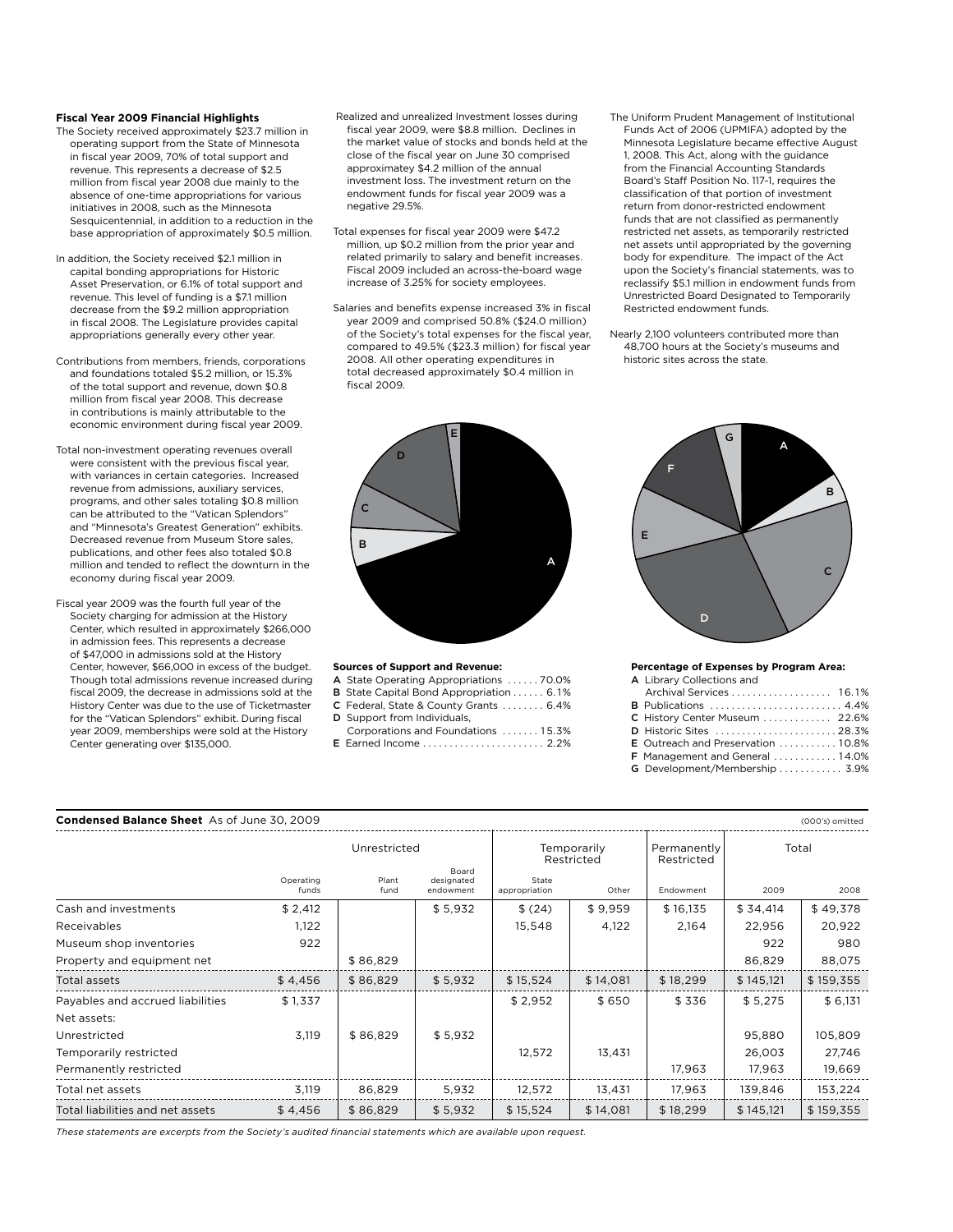| <b>Statement of Activities</b> Year ended June 30, 2009                               |                    |               |                                  |                        |                           |             |           | (000's) omitted |
|---------------------------------------------------------------------------------------|--------------------|---------------|----------------------------------|------------------------|---------------------------|-------------|-----------|-----------------|
|                                                                                       |                    |               | Unrestricted                     |                        | Temporarily<br>Restricted |             | Total     |                 |
|                                                                                       | Operating<br>funds | Plant<br>fund | Board<br>designated<br>endowment | State<br>appropriation | Other                     | Endowment   | 2009      | 2008            |
| <b>SUPPORT AND REVENUE</b>                                                            |                    |               |                                  |                        |                           |             |           |                 |
| Support:                                                                              |                    |               |                                  |                        |                           |             |           |                 |
| Private contributions                                                                 | \$1,869            |               |                                  |                        | \$1,840                   | \$1,460     | \$5,169   | \$5,992         |
| Federal grants                                                                        |                    |               |                                  |                        | 2,087                     |             | 2,087     | 2,403           |
| County and other grants                                                               |                    |               |                                  |                        | 62                        |             | 62        | 0               |
| State operating appropriation                                                         |                    |               |                                  | \$23.656               |                           |             | 23.656    | 26,216          |
| State capital appropriation                                                           |                    |               |                                  | 2,065                  |                           |             | 2,065     | 9,192           |
| Total support                                                                         | \$1,869            |               |                                  | \$25,721               | \$3,989                   | \$1,460     | \$33,039  | \$43,803        |
| Revenue:                                                                              |                    |               |                                  |                        |                           |             |           |                 |
| <b>Admissions fees</b>                                                                | \$2,610            |               |                                  |                        |                           |             | \$2,610   | \$2,146         |
| Museum Store sales                                                                    | 1,814              |               |                                  |                        |                           |             | 1,814     | 1,882           |
| Membership                                                                            | 416                |               |                                  |                        |                           |             | 416       | 626             |
| <b>Publication sales</b>                                                              | 1,166              |               |                                  |                        |                           |             | 1,166     | 1,602           |
| Program fees                                                                          | 679                |               |                                  |                        |                           |             | 679       | 625             |
| Contract service fees                                                                 | 790                |               |                                  |                        |                           |             | 790       | 891             |
| Digital product fees                                                                  | 384                |               |                                  |                        |                           |             | 384       | 412             |
| Investment return                                                                     | 88                 |               | \$(2,126)                        |                        | (3,586)                   | (3,166)     | (8,790)   | (4,653)         |
| Auxiliary services                                                                    | 1,183              |               |                                  |                        |                           |             | 1,183     | 1,047           |
| Other sales and fees                                                                  | 493                |               |                                  |                        |                           |             | 493       | 342             |
| Total revenue                                                                         | \$9,623            |               | \$(2,126)                        |                        | $$$ (3,586)               | $$$ (3,166) | \$745     | \$4,920         |
| Total support and revenue                                                             | \$11,492           |               | \$(2,126)                        | \$25,721               | \$403                     | \$(1,706)   | \$33,784  | \$48,723        |
| Net assets released from                                                              |                    |               |                                  |                        |                           |             |           |                 |
| program restrictions                                                                  | 32,835             | \$240         |                                  | (27, 962)              | (5, 113)                  |             |           |                 |
| Total support, revenue and net assets<br>released from program restrictions $$44,327$ |                    | \$240         | \$(2,126)                        | \$(2,241)              | \$ (4,710)                | \$(1,706)   | \$33,784  | \$48,723        |
| <b>EXPENSES:</b>                                                                      |                    |               |                                  |                        |                           |             |           |                 |
| Program services:                                                                     |                    |               |                                  |                        |                           |             |           |                 |
| Library collections & archival services                                               | \$7,409            | \$192         |                                  |                        |                           |             | \$7,601   | \$7,318         |
| Publications                                                                          | 2,045              | 8             |                                  |                        |                           |             | 2,053     | 2,349           |
| <b>History Center Museum</b>                                                          | 10,175             | 485           |                                  |                        |                           |             | 10,660    | 10,254          |
| Historic sites                                                                        | 12,578             | 769           |                                  |                        |                           |             | 13,347    | 13,767          |
| Outreach and preservation                                                             | 5,092              | 5             |                                  |                        |                           |             | 5,097     | 4,482           |
| Total program services                                                                | \$ 37,299          | \$1,459       |                                  |                        |                           |             | \$38,758  | \$38,170        |
| <b>Supporting services:</b>                                                           |                    |               |                                  |                        |                           |             |           |                 |
| Management and general                                                                | \$6,554            | \$26          |                                  |                        |                           |             | \$6,580   | \$ 7,126        |
| Development/Membership                                                                | 1,822              | 1             |                                  |                        |                           |             | 1,823     | 1,728           |
| Total supporting services                                                             | \$ 8,376           | \$27          |                                  |                        |                           |             | \$ 8,403  | \$8,854         |
| Total expenses                                                                        | \$45,675           | \$1,486       |                                  |                        |                           |             | \$47,161  | \$ 47,024       |
| Increase (decrease) in net assets                                                     |                    |               |                                  |                        |                           |             |           |                 |
| before reclassifications                                                              | (1,348)            | (1, 246)      | (2,126)                          | (2, 241)               | (4,710)                   | (1,706)     | (13, 377) | 1,699           |
| Reclassification of board designated endowment 13                                     |                    |               | (132)                            |                        | 119                       |             |           |                 |
| Reclassification due to FAS 117-1                                                     |                    |               | \$ (5,090)                       |                        | \$5,090                   |             |           |                 |
| Changes in net assets:                                                                |                    |               |                                  |                        |                           |             |           |                 |
| Unrestricted                                                                          | (1,335)            | (1, 246)      | (7, 348)                         |                        |                           |             | (9,929)   | (5, 138)        |
| Temporarily restricted                                                                |                    |               |                                  | (2, 241)               | 499                       |             | (1,742)   | 8,440           |
| Permanently restricted                                                                |                    |               |                                  |                        |                           | (1,706)     | (1,706)   | (1,603)         |
| Net changes in net assets                                                             | (1,335)            | (1, 246)      | (7, 348)                         | (2, 241)               | 499                       | (1,706)     | (13, 377) | 1,699           |
| Net assets at beginning of year                                                       | 4,454              | 88,075        | 13,280                           | 14,813                 | 12,932                    | 19,669      | 153,223   | 151,524         |
| Net assets at end of year                                                             | \$3,119            | \$86,829      | \$5,932                          | \$12,572               | \$13,431                  | \$17,963    | \$139,846 | \$153,223       |
|                                                                                       |                    |               |                                  |                        |                           |             |           |                 |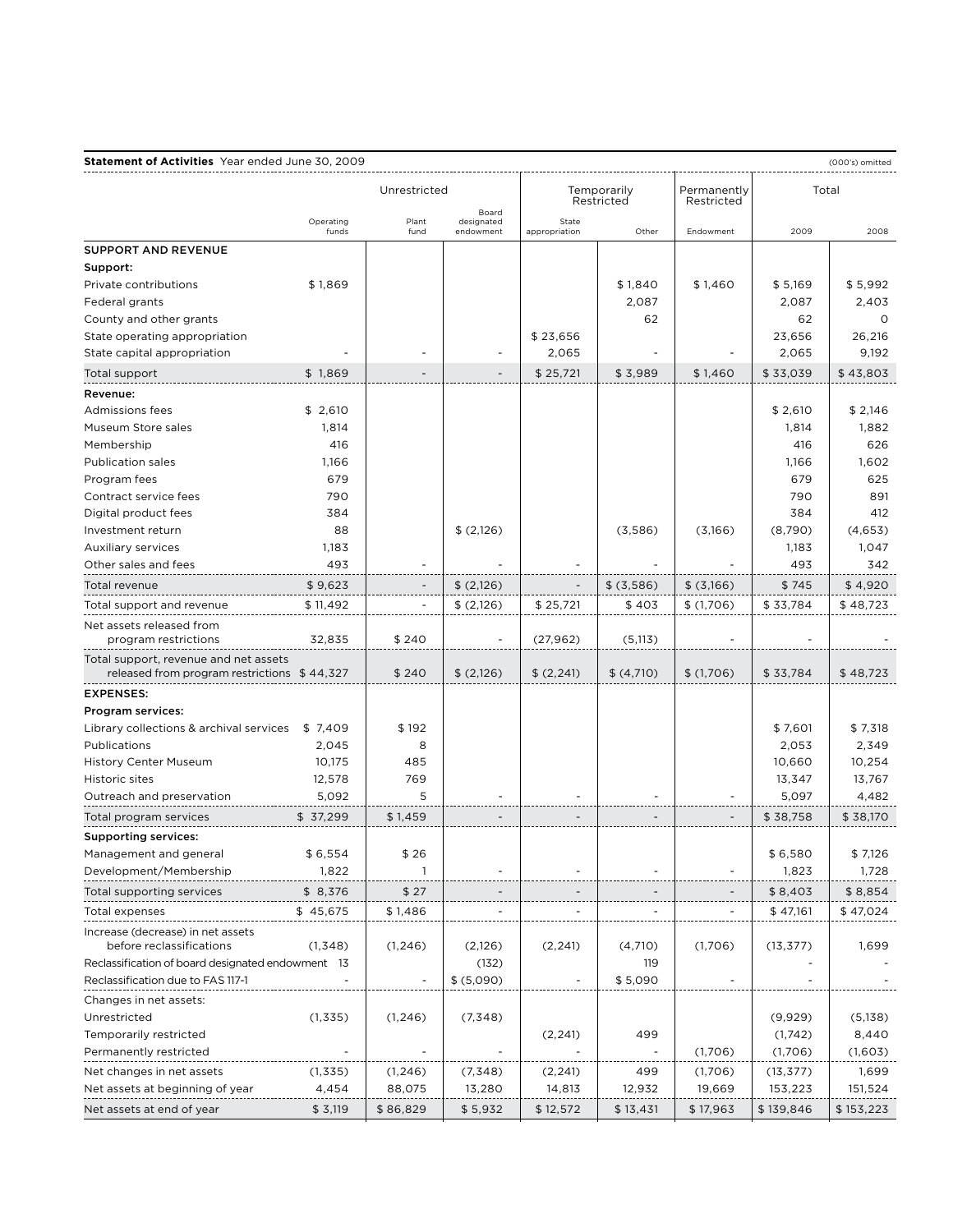The Minnesota Historical Society gratefully acknowledges the generosity of the people of Minnesota who, through appropriations made by the Legislature and approved by the Governor, have supported the Society in its mission. The special support of our members and friends named in the following lists is critical to maintaining excellence in our programs and services. The Society is grateful to all those who have given their financial support, and we use this opportunity to give special recognition and thanks to those who have contributed \$250 or more.

∈★⇒

# **NORTH STAR CIRCLE**

*The Minnesota Historical Society gratefully acknowledges the leadership support of the following North Star Circle members. These friends have contributed \$1,000 or more for annual membership during our 2009 fiscal year running from July 1, 2008 to June 30, 2009.* 

**Director's Circle: \$50,000+** David and Barbara Koch\*

#### **Guarantor: \$25,000-49,999**

Conley and Marney Brooks\* Richard V. DeLeo\* Art and Martha Kaemmer† David and Janis Larson Susan and Edwin McCarthy\*

# **Benefactor: \$15,000-24,999**

Terry and Sharon Avent\* Ruth and John Huss\* Betty and Whitney MacMillan\*

# **Founder: \$10,000-14,999**

Anonymous Fund of The Minneapolis Foundation Mark and Mary Davis\* Dusty and George Mairs\* Onan Family Foundation Emily Anne Staples Tuttle Fund of Minnesota Community Foundation\* Edward C. and Virginia L. Stringer°

## **Builder: \$7,500-9,999**

The Dietz Family Fund of The Saint Paul Foundation\* Matthew Entenza and Lois Quam° Carolyn and Bob Nelson John and Lois Rogers\*

# **Partner: \$5,000-7,499**

The Allegro Fund of The Saint Paul Foundation\* Martha Anderson Margaret and Pete Ankeny\* Sally and Peter Anson\* Nina and John Archabal\* Annette Atkins and Tom Joyce\* Suzanne Blue Boss Foundation\* Conley and Carol Brooks† Nicky B. Carpenter Mary Lee Dayton\* William and Janice Dircks\* Driscoll Foundation Inc. on behalf of W. John and Elizabeth Driscoll\* Mr. and Mrs. William B. Frels Agnes A. Gerlach David and Kim Hakensen Jim and Sharon Hale Alfred and Ingrid Lenz Harrison\* Douglas R. Heidenreich\* Jane and Jerald Jackson Phyllis Gene Jones The Lucy Rosenberry Jones Charitable Trust\* Eloise and Elliot Kaplan Robert and F. Alexandra Klas

Kuhrmeyer Family Foundation of The Saint Paul Foundation B. John and Sarah Lindahl Norman Lorentzsen and Donna Boller Charlie and Teri Mahar Manitou Fund on behalf of Donald McNeely Elizabeth M. Ringer\* Ken and Nina Rothchild\* Curt and Joan Roy\* Hugh and Margaret Schilling\* Robert J. Sivertsen\* Jan and Bill Spoor° Irene G. Steiner\* Summer Fund on behalf of Harry G. McNeely Winston R. and Maxine H. Wallin Fund of The Saint Paul Foundation\* The Frederick and Margaret L. Weyerhaeuser Foundation Eleanor and Fred Winston\* Edward J. Zapp\* **Leader: \$2,500-4,999** Sarah J. Andersen Mrs. Wm. R. Anderson, Jr.\* Martha and Bruce Atwater\*

Richard and Mary Lyn Ballantine Bruce and Mary Bean\* Alexandra O. Bjorklund\* Patrick J. Bradley and Patty A. Carney-Bradley Brenden-Mann Foundation Sandra and Peter Butler\* Susan and Jim Cargill Chorzempa Family Foundation Ann and Michael Ciresi Judith and Richard Corson Ella P. Crosby Julia W. Dayton\* Dellwood Foundation, Inc.\* George and Anne Flannery Peter and Patricia Frechette Eugene and Mary Frey Neena/Ram Gada Family Charitable Fund Donald and Patricia Garofalo Jim Grantman Mr. and Mrs. Preston C. Haglin\* Mark and Kathryn Tokar Haidet\* Dale S. Hanson Foundation Fund of The Saint Paul Foundation Marshall and Elizabeth Hatfield\* O.C. Hognander, Jr. Betty Wold Johnson Janet N. Jones Cynthia Kriha and James Eastman Jean R. Liungkull\* John Loban and Jean Kummerow The Thomas Mairs and Marjorie Mairs Fund of The Saint Paul Foundation\* Dick and Joyce McFarland Fund of The Minneapolis Foundation Donald and Alice McIlrath\* Clinton and Mary Morrison Richard and Nancy Nicholson Fund of the Nicholson Family Foundation Kandi and Bart Osborn\* Diane and Darryl Sannes° Kristine M. Smith\* William R. Stoeri and Susan K. Johnston° Terhuly Foundation\*

Missy Thompson and Gar Hargens Jane and Arthur Wong Margaret and Angus Wurtele\*

# **Patron: \$1,000-2,499**

Anonymous (2) Russ and Kathy Adams John and Catherine Agee\* Raymond and Karen Ames\* Marcia G. Anderson Roger E. Anderson Fund of Fidelity Charitable Gift Fund\* Abbot G. Apter Allan Apter and Brenda Ion Charles W. and Margaret Arnason Thomas J. Arneson Jo and Gordon Bailey Glenn Bartsch Becky Ruttger Bates Samuel F. and Shirlee Ruttger Bates\* Gay and Ronald Baukol Beito Foundation\* The James Ford Bell Foundation on behalf of Ford W. Bell\* The James Ford Bell Foundation on behalf of Samuel H. Bell, Jr.\* Theresa Berman\* Diane Berthel\* Dennis and Nancy Blenis Elizabeth Cherne Book Susan S. Boren Captain William D. Bowell, Sr. Carole and Norlin Boyum Steve and Gail Brand Priscilla Brewster James R. Brown Paul Bruce and Beth Weimer Tyrone and Delia Bujold Rod and Barbara Burwell Family Foundation Carmen and Jim Campbell Joanne Carlson\* Lois L. and Roger A. Carlson CCI Properties Jean M. Chesley\* Leslie and Michael Connelly William and Susan Costello\* Sage and John Cowles\* Dr. James and Roberta Craig° Cassie and Dan Cramer David and Kitty Crosby Robert and Teri Crosby Tom and Ellie Crosby, Jr. Andrew C. Currie Betty Jayne and Kenneth H. Dahlberg\* Denis and Josie Daly Carol Daniels and Richard Jacker\* Edwin W. and Catherine M. Davis Foundation\* John B. and Joy Lee Davis Mathew and Kristi Davis Mitchell and Laurie Davis Bob and Joanie Dayton\* Edward and Sherry Ann Dayton Elisabeth J. Dayton Ruth and Bruce Dayton Cy and Paula DeCosse\* Elisabeth and Humphrey Doermann Katherine D. Doerr Dolan Family Fund of The Minneapolis Foundation\* Dotson Iron Casting

Carol M. Duff Fund of The Saint Paul Foundation\* Peter and Isabelle Dyck Jane Emison Engelbert Family Fund of The Saint Paul Foundation Bill and Kathy Farley Schwab Charitable Fund Sheila ffolliott Mr. and Mrs. Litton E.S. Field, Jr. Mrs. Litton Field Dr. George and Joan Fischer Rodney H. Forristall Maryfaith and Michael Fox Hillary Freeman and Carol Mork Jane C. Freeman\* Frenzel Foundation on behalf of Deb Frenzel\* Gerald and Jan Freund James and Mary Frey Pat Gaarder Mr. and Mrs. Donald E. Garretson Charlotte and Robert Gavin Earl and Virginia Geiger David and Terry Gilberstadt Rosemary H. and David F. Good Family Foundation Bernard M. Granum\* Michael Gray and Patricia S. Andrews Robert and Susan Greenberg Bert Gross and Susan Hill Gross Jennifer Gross and Jerry LeFevre Earl Gutnik Hannibal and Robbie Haase Patrice and Gerald Halbach David Hartwell and Elizabeth DeBaut Lucy Hartwell Hasselquist Fund of The Minneapolis Foundation Barbara and Douglas Hedin Peter Herzog and June M. Wheeler Louis F. and Kathrine E. Hill Melanie Ruttger Hjelm and Rick Hjelm Elizabeth and Edwin Hlavka Wayne and Dianne Hoeschen Diane and Anthony Hofstede Tom and Patty Holloran\* Jack and Joyce Hooley Feng and Jennie Hsiao Margaret S. Hubbs\* Bill Hueg and Hella Mears Hueg Donald and Carin Huizenga Anne and Hadlai Hull Karen A. and Charles W. Humphrey Mary Ingrebrand-Pohlad Chuck and Marie Irrgang Philip and Ludmilla Isaacson Dennis Janni Gerald W. and Victoria Johnson James E. Johnson Peggy and Sam Johnson Wilford and Jean Johnson Bill and Susan Jolitz Jacqueline N. Jones† Kathleen Jones Andrea and Kevin Kajer Sylvia and Sam Kaplan\* The Martin and Esther Kellogg Fund of The Saint Paul Foundation\* Dorothy Kettner† The William H. and Janet M. King Family Fund of The Saint Paul Foundation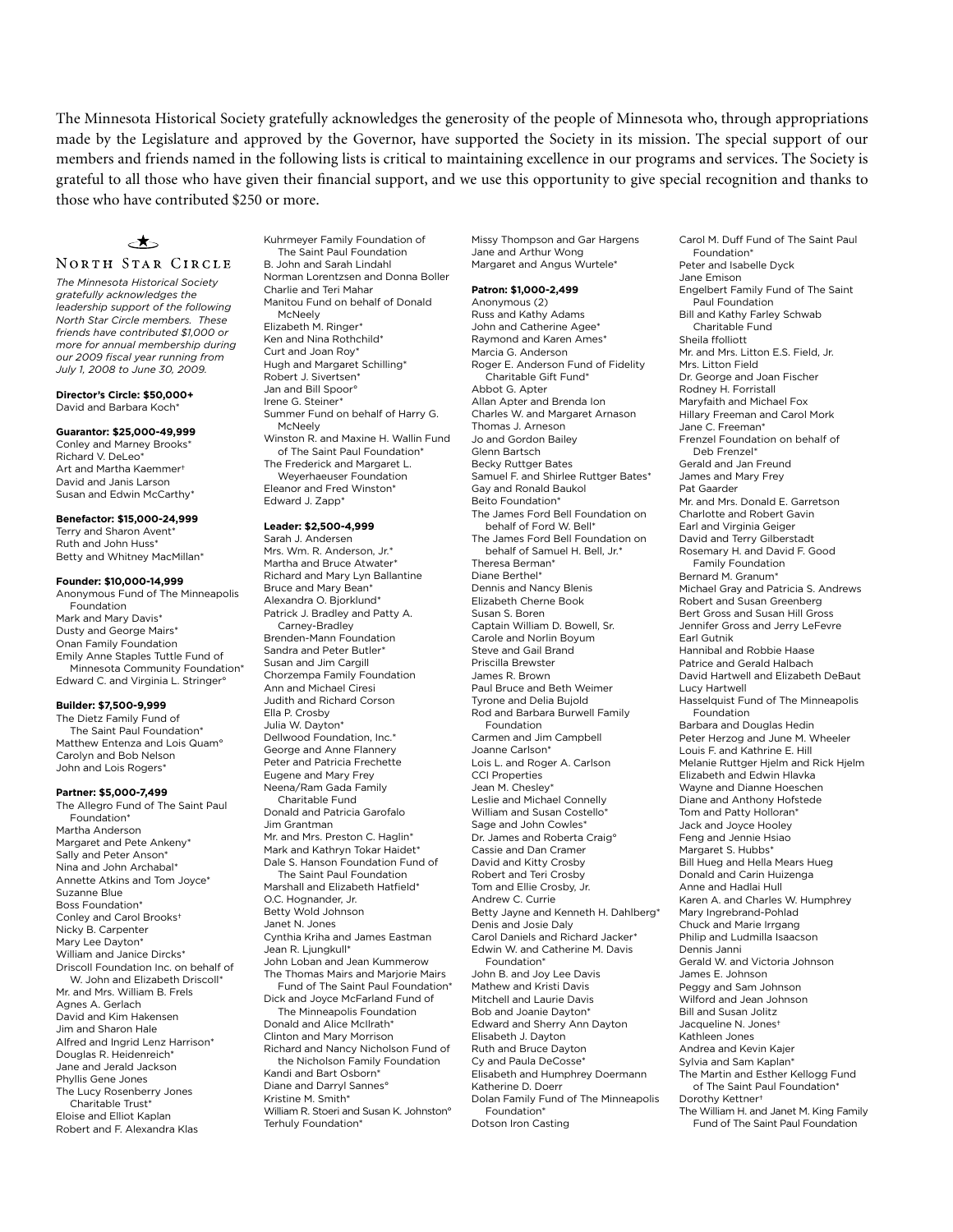Margee and Bob Kinney John and Shirley Krohn Jami and Joseph LaPray Arlyn and Elaine Larson Richard and Madrienne Larson Charles and Hope Lea Jim and Linda Lee Tom and Mary Gerry Lee Allen and Kathy Lenzmeier Kurt Leuthold† Steve Leuthold† Jane Leonard and Loretto Lippert Tom and Rhoda Lewin Ward B. Lewis Peg and Dick Lidstad Stephen and Sheila Lieberman R C Lilly Foundation\* Georgia Ray DeCoster Lindeke\* Christine M. Linsmayer William J. and Pamela A. Lowe Peggy and Dave Lucas William and Katherine Mackenzie Family Fund of The Saint Paul Foundation Marilyn and Hugh Madson Deane and Nancy Manolis Roy and Dorothy Ode Mayeske Donald W. McCarthy Walt McCarthy and Clara Ueland Burt and Rosalyn McGlynn† Thomas and Barbara McLeod Mary Bigelow McMillan McNulty Family Account of Fidelity Charitable Gift Fund Kathleen B. and William L. McReavy Peg Meier and Rebecca Lindholm Jerry and Jeanne Meigs William C. Melton and Jane M. Zimmerman\* Mary E. Melzarek Joanne T. Meyer Joseph S. and Jane Y. Micallef\* Evelyn Miller° Neal and Roxanne Miller The John W. Mooty Foundation Trust Angus T. Morrison John and Jane Morrison Beth and Joe Naughton Dean M. Nelson° Lou and Jean Nelson Marybeth Nelson Stephen R. Nelson\* David and Barbara Nicholson Ford and Catherine Nicholson Fund of the Nicholson Family Foundation Todd and Martha Nicholson Fund of the Nicholson Family Foundation The Dan and Sallie O'Brien Fund of The Saint Paul Foundation Marvin R. O'Connell Linda Odegard and Harlan Cavert John and Marla Ordway Lawrence M. O'Shaughnessy Charitable Annuity Trust in honor of Lawrence M. O'Shaughnessy\* Constance S. Otis Fund of The Saint Paul Foundation\* Irene M. Ott Nancy Owen and John Lavander Patricia Parrish and David Schaffer John and Norma Paulson Roger Peters and Lorna Reichl Dwight and Marjorie Peterson Betty Eastman Peyton Dean and Karin Phillips Pierce Family Fund of The Minneapolis Foundation Sally and George Pillsbury\* Kate K. Piper Diane and George Power\* Ralph R. Rayner Joan and Bill Reiling

Ruth Reister\* James E. Robasse\* John and Sandra Roe Susan Roe and Rene duCret Jon and Delores Roeder Judge James D. and Leanna M. Rogers Tom and Peggy Rohde Paul and Diane Roth Vincent and Barbara Ruane Shelly and Steve Rucks Laura and Luther Salveson Earl S. and Barbara Flanagan Sanford Fund of Fidelity Charitable Gift Fund\* Michael and Shirley Santoro Patty and Barney Saunders\* Charles and Birgitta Schoen Stephen W. and Maureen D. Schroeder The Jean and Mark Schroepfer Fund of The Saint Paul Foundation The Schulze Family Foundation The Sieff Family Foundation Kenneth R. Skjegstad Vivian R. Skoog Kate Smith Marschall Smith and Debra Mitts-Smith RoxAnn M. Splittstozer Robert S. and Jean Spong Larry and Joy Steiner Sharron and Oren Steinfeldt<sup>\*</sup> Donald Steinkraus° Simon Stevens and Maggie Thurer Lee and Louise Sundet† Lloyd and Annelotte Svendsbye Edward Swanson and Carsten Slostad Gregory and Jeanette Swenson Jon and Lea Theobald Kent and Kathy Thompson Noelle and Jeff Turner Two Pines Resource Group Mary W. Vaughan Paul and Carolyn Verret John and Avis Vessey Joanne and Phil Von Blon David M. and Mary Ann Barrows Wark\* Dr. Ann and David Wasson\* Watkins, Incorporated David J. Weiner\* E. J. Wexler Gift Fund of The Minneapolis Foundation Nancy and Ted Weyerhaeuser Whitney Foundation\* James and Judith Wicker John and Renata Winsor Fund of The Minneapolis Foundation John Wirth and Jim Buchta Molly and Bill Woehrlin Charitable Fund of Minnesota Community Foundation Leo and Helen Wolk\* Rosita H. Wright Charles and Julie Zelle Charter Member † Honorary Member

# **Membership and Annual Fund**

# **Sustaining: \$500–999**

Matching Gift

Gordon Asselstine Daniel and M. Barbara Balik Kenneth and Arliss Banta William Beery Carolyne Bisson and Richard Miller Marlene and Ned Bixby Rolf and Idelle Bjelland Muriel Bochnak Lillian Bowell David W. Broesder and Barbara Preston-Broesder

Caroll Brooks John and Caryl Busman Anne and Tom Carrier Mary Carson David and Mary Choate John and Elizabeth Curtin Wendy and Douglas Dayton Denny Fund of The Minneapolis Foundation James and Cynthia DeRuyter Lyle and Dorothy Doerr Florence E. Doyle Michael L. Ellingsworth Betty Engebretson Richard and Carol Flint Patricia Florance Terence Fruth and Mary McEvoy Family Fund of The Minneapolis Foundation Mark and Becca Gottschalk Mark and Tricia Grimes Polly Grose Larry Grubryn Anne Hage Marion J. Handt James and Sharon Haselmann Douglas and Martha Head Joan Higinbotham Helen Hocker Laurie Houle Bruce and Terry Hutchins Joel D. Jacobson Sigrid Johnson James and Jane Kaufman Timothy and Holly Kelly Peggy Korsmo-Kennon and Michael Kennon David M. King Thomas and Jean King Arthur and Peggy Klobe Martin and Judith Kuretsky Don R. Larson Donald and Joann Leavenworth Timothy and Lynn Lee Iantha LeVander Lisa and Jonathan Lewis Bruce and Cheryl Little John and MaryAnne Mauriel Robert and Polly McCrea Alvin and Mary Agnes McQuinn Mary H. and J. Milo Meland Family Fund of The Minneapolis Foundation Walter and Joan Mondale Sandy and Bob Morris Adrienne and T. Morrison Charles F. Murphy Kingsley and Katherine Murphy Gladys Murray and Barbara Pihlgren-Warner Jean M. O'Brien Elizabeth L. Peyton Greg and Nancy Pickering Randall Allan Pratt Doug and Jenni Raeder-Devens Kathryn Rettig Donald Rockenbach Jim and Sheren Rogne John and Jacqueline Salisbury Timothy and Mary Scanlan Mary Schlosser and Stewart Hazel John and Mary Schmitz Joyce and Jim Schnobrich Jaclyn and James Schroeder Richard and Barbara Shank Anne and Robert Simpson Kerry and Kristen Skelton Anthony and Heather Smith Elizabeth L. Smith Barbara Storslee The Henry and Virginia Sweatt Family Fund of Schwab Charitable Fund Betty Tisel and Sarah Farley

E.R. and Julie Titcomb Stephanie Van D'Elden Larry and Suzanne Vanden Plas Bryan and Kim Volk William Volkmar and Sheri Brandvold John Wald and Marianne Remedios Joshua Walker Howard and Joanne Weiner Barbara and William Welke Sidney Wold Dallas and Eileen Zimmerman

## **Contributing: \$250-499**

Anonymous (3) Phil and Kim Almeroth William and Suzanne Ammerman Paul and Janice Anderson Budd and Marguerite Andrews John and Cherl Andrews Peter and Sally Anson Mary and Robert Archer Ted and Ruth Arneson Kathy Baarsch Bruce and Barbara Bachman Paul and Jennifer Bagdade Duncan H. Baird Richard and Deborah Bancroft Mary Bang Valeria Barlau Marge and Tom Barrett Elizabeth and Lawrence Baun Glen A. Bean Betty Bear Keith and Mary Bednarowski Richard and Josephine Beitzel Michael and Ellen Bendel-Stenzel Andrew and Audrey Benjamin James and Lois Berens Vernon W. Berglund Arthur Bergstrom and Alice Stelling Iris Bierbrauer Herman J. Birnberg Linda Black Diane Blake Jim Bodine and Joan Krikava Fred and Mary Boos Paul E. Boucher Tim and Audra Boyer John and Andrea Brainard Brad and Joan Brolsma Paul H. Brown Carolyn J. Brusseau Jon Brusven and Christine Arrell Dale and Elizabeth Bryan Marilyn and Mahlon Burbank Tim A. Burns Louis H. Buron, Jr. Dale and Janel Busacker John Busman Norma Buxton Jack and Jean Buys Michael and Martha Cagley Mary Campbell William and Charlotte Carlson Donnie and John Carr Joe and Cathy Carroll Richard and Marcia Carthaus A.W. and Sharon Clapp Jim and Brenda Coulter Paul and Barbara Courneya Edward and Karayn Cunnington Kristin and Jeffrey Dahl Robert and Patricia Danaher Chad and Maggie Dayton Jerome Degerness Karen Demarco Ariel Dickerman James and Mary Dietz Dan Dodds Robert J. Dolle, Jr. James and Dee Dorsey William and Elizabeth Dresser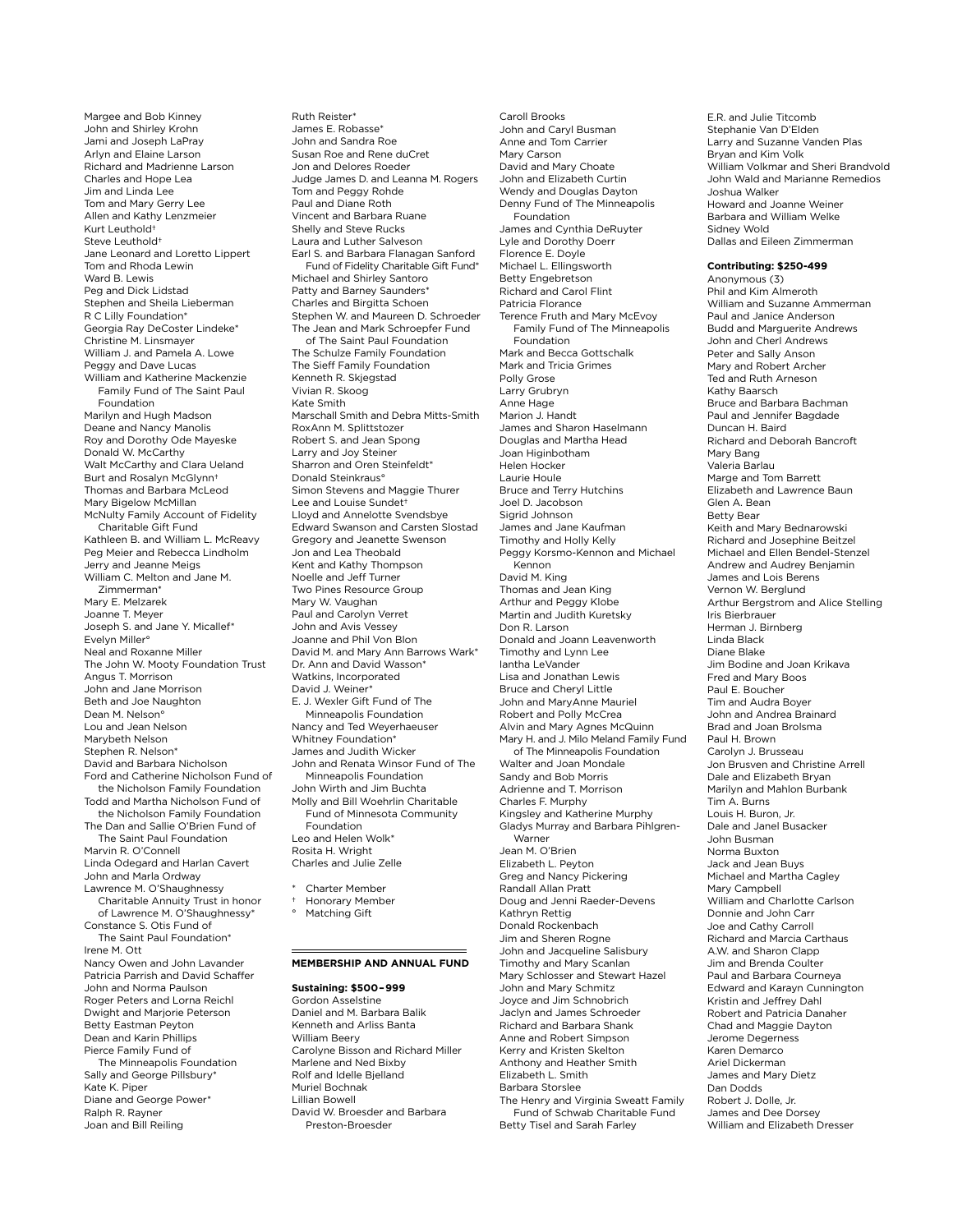Joan Duddingston Robert Dwinnell Hugh and Joyce Edmondson Stanley and Suzanne Efron Lee and Beverly Ekola Dean and Heidi Emanuel Tim and Rebecca Emory Albert and Helga Emrich Kimberly and Jeffrey Engelhardt Ross and Julie Erickson Thomas Erickson and Katherine Solomonsen Ed and Margie Fairbairn Armand and Ardis Falk Joseph and Mary Finley David Finn John and Therese Fitch Carolyn D. Fiterman Dana Flanders-Turman Barbara Forster and Lawrence Hendrickson Tanya Foster Sharon Fowler Alfred and Phil France Myron Frans and Susan Segal William and Ruth Frenzel Carol Fritsch Charles and Louise Frost Jerry and Marjorie Fruin Mary Ella Galbraith James and Joan Gardner Robert and Karen Garland Linda Gawthrop David and Sandra Gerdes R. James and Rene Gesell Loraine Gilbertson Mary Gilman Peter Goss and Karma Walker Irving and Carol Gottesman Jeff Griffin and Terry Farley H. Theodore Grindal Sue Grove Amy Gudmestad Robert Gumnit and Frances Graham Howard and Elizabeth Guthmann Mary Habstritt and Gerald Weinstein Connie and Will Haddeland Deborah and James Hannigan Robert and Joann Hanson Donald V. Harper Mollie and Ernest Harper Carol and Peter Harris Family Fund Barbara and William Harrison Julie and David Harrison Jean and B.C. Hart Ronald and Lisa Have Nicholas P. Heille John R. Heneman Lila Hertzberg Grant and Lori Heslep Robert and Ramona Hess Peg and Jim Hicks Richard and Carrie Higgins Richard and Mary Himes Rebecca Hinz W.D. and Myra Hirsch Susan M. Hoel Alan and Judith Hoffman Stanley and Jane Hooper James and Ann Howard F.B. Hubachek, Jr. Heather L. Iannacone Rex and Monica Ingram Jerome and Nancy Irsfeld Pamela Jamma Mark and Paula Jelinek Barry and Karmen Johnson Carol O. Johnson Clayton L. Johnson Duane and Janice Johnson Gary Johnson and Joan Hershbell Harry and Marian Johnson

Drs. Charles and Sally Jorgensen George and Karen Kaczor Gloria Kaste Michael Kelly Kurt Kelsey and Mary Lynch Linda and Bruce Kennedy Bonnie Kern David and Anne Ketz Janet Keyes and Mark Hatherly Terri Kimker Louise E. King Susan and Gorman King William A. King Robert N. Kisch Richard L. Klaus Rodney and Betty Kloster Michael and Carine Knight Karen L. Knoll Ken and Marlys Knuth Ted and Marjorie Kolderie Linda Krach Lori and David Krieger Maureen Kucera-Walsh Joyce F. Kunz Ralph and Virginia Kurtzman Gregory A. Kvam James and Gail LaFave Nick and Connie Lafond Russell and Karen Larsen Robert T. Laudon Knut E. Lavine James K. Lawrence John and Lyn Lawyer Barry and Mary Lazarus Elizabeth and David Lee James and Patricia Lehmann A. Patrick and Katherine Leighton Allen and Nancy Levine Stephen Lewis and Judith Frost Lewis Wilfred and Margaret Lind John and Evodia Linner J. Nicholas and Linda Linsmayer Brad Linzie William and Sybil Lipschultz George M. Logan Daniel Loritz H. William Lurton D.R. and Carol Luthringshauser Michael and Marta Maddy Paul Mamula and Patricia Goodman Joanne Manthe John and Bonnie Manthey Edward G. Maranda Merritt and Betty Marquardt A. Jerri Marsden Pat Martinson James and Sydney Massee Tom and Sue McCarthy Jayne B. McCoy Mary Ann McCoy Linda McGowan Christopher and Cheryl McHugh C. McKay, MD James L. McLaughlin Richard T. McMurray Paddy and Susan McNeely Joan McTeer David Mealman Audrey C. Mears Thomas and Joan Mears Merle and Darla Menssen H. Eugene and Adelyn Menzel Christopher and Diane Merz Laurence and Linda Meyer Eric T. Michael Russ and Jan Michaletz Harold Michie and Darci Michie Charles Moldow James and Carol Moller Laura Mollet Michael Monahan

Bjorn and Margot Monson

David W. Montgomery Vivian B. Morales Richard and Carol Morgan Jon and Virginia Morris Susan and Richard Muench Robert and Joan Murray Edwin and Mary Nakasone John and Sue Nelson Paula Nelson Robert and Barbara Nelson Stanley Nelson Martin Nergaard Richard and Joan Newmark Ruth Nolte Vern Nordling Russell and Marcelle Noyes Michael O'Brien Michael and Celeste O'Donnell Robert J. O'Donnell James O'Hagan and Ann Barkelew Mike and Jean Oberle Douglas and Cheryl Olsen Nancy Olsen Scott and Judith Olsen Deborah Olson Michael Olson Warren H. Olson Donna Opp Gary and Linda Ostberg Louise Otten Cindy Page Mike and Joyce Palazzotto Anita Pampusch and Frank Indihar Edward J. Paster Helen Patrikus Ronald Pederson Mark Perrin and Ron Beining Julien and Charlotte Petit Janet O. Philips Felix and Ann Phillips Eugene L. Piccolo Walter Pickhardt and Sandra Resnick Mike and Linda Pirrotta Louise Plank Julian G. Plante Laura Platt The Molly and Ronald Poole Family Fund of The Minneapolis Foundation Anil and Clare Poulose Nancy Priedeman Brad and Linda Quarderer Fred and Mindy Quivik Verna Rausch David and Marty Raymond Joseph Reding Joe and Mary Regenscheid Julie and Jim Reimer Peter and Jacqueline Reis Rich and Jane Remiarz Sarah and Michael Renner Russell and Kathryn Rhode Bruce and Joan Richard Jane H. Richards Karen L. Richner Karen T. Richter Walter and Jane Ringer Joanne Robson Frank and Rosemary Roehl James and Helen Rood Thomas and Karen Rose Robert and Joyce Rosene Peter Rothe and Gail Amundson Scott and Leah Rued James and Dianne Safley Robert E. Salisbury Robert and Elizabeth Sande A. William and Susan Sands Martin and Dorothy Sathre Ramedo and Catalina Saucedo Ginny Schafer Brad and Angie Scheib Allan and Deborah Schneider

Norman and Gail Schnieder Lois Schulstad Bill and Julie Schwietz Rodney and Ruth Searle Laura Secord and Mary Coyne Patrick Sellner and Angela Kline David Senf and Shannon Marting Joseph and Kristina Shaffer Mary Shepherd Richard F. Shields Molly T. Shields Woods Kenneth and Eleanor Siess Edward Silberman Miriam Simmons and James Schenz Dave and Linda Simpkins Gretchen and Jack Sjoholm Donald and Elaine Skaar Dick and Ella Slade Terry and Leah Slye Charles and Susanne Smith Mrs. J. Bradner Smith Robert and Anne Smith Wyman Spano and Marcia Avner Margaret E. Spear Carolyn St. Germain Robert Stanich and Jeanne Schleh Tyrone Steen and Deidra Roefer-Steen Sheila Steiner Carole Stempfley and Gary Hillman James Stensvold Bill and Lois Stevens Hazel S. Stoeckeler Ben Storey, Jr. Mark O. Stutrud Joel and Elizabeth Sullivan Tom and Arlene Swain Donald and Virginia Swanson Evelyn J. Swenson Andrew J. Thomas Stephen P. Thompson Mary Ida Thomson Curtis and Nancy Thorpe Janet and David Tilstra Christopher Tollafield Marcia Townley John Tradewell Donald and Dolores Traxler Blair and Linda Tremere John and Nina Tuttle Linda and Jerry Urevig Rebecca and Jim Vanderlinde Karen Viskochil Denise Wagner Frederick and Alice Wall James Wall and Mary Haxby Charles and Susan Ward Dale and Ann Warner Tracey L. Watkin Wendy C. Wehr Mr. and Mrs. Ronald T. Welch John and Annette Whaley J. Kimball and Helen Whitney Kenneth and Norma Wilcox Frank and Frances Wilkinson Mark and Susan Williamson Mark and Sara Willis Kent and Ann Wilson Leonard and Adelia Wilson John W. Windhorst, Jr. Louis and Carole Winslow Ernest and Sharon Woizeschke Delores Wood Bob and Nan Woodburn Jim and Darlene Wuollet Irma Wyman Lawrence and Ellen Yetka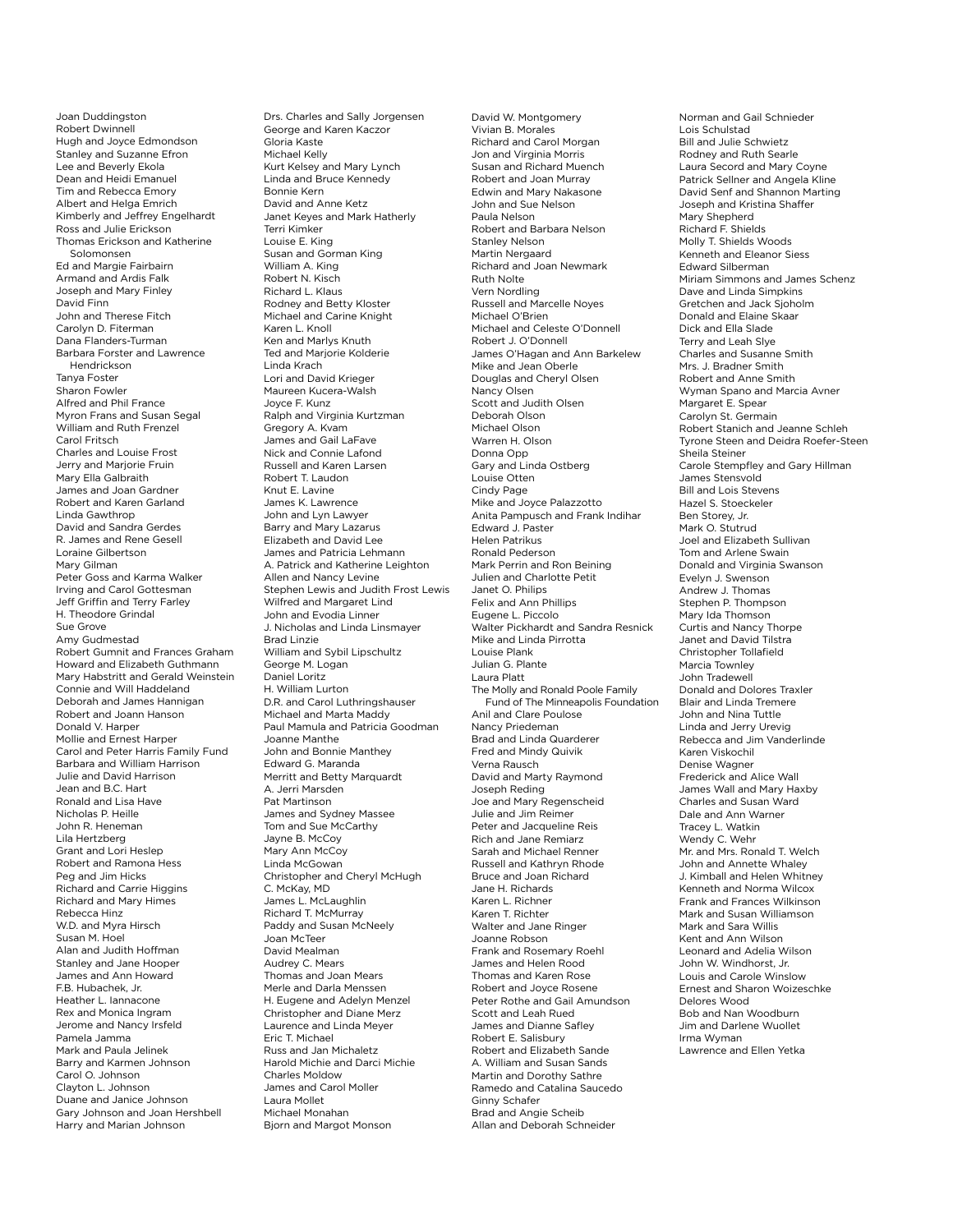# **Corporations, Foundations and Organizations**

#### **Guarantor: \$25,000+**

Patrick and Aimee Butler Family Foundation Cargill Foundation General Mills Foundation George A. MacPherson Fund Target Foundation

# **Benefactor: \$15,000-24,999**

Illinois State University MAHADH Fund of HRK Foundation RAFT Charitable Foundation

## **Founder: \$10,000-14,999**

Archer Daniels Midland Company Farfellow Foundation Art and Martha Kaemmer Fund of HRK Foundation McNeely Foundation Wells Fargo Foundation Minnesota

# **Partner: \$5,000-9,999**

3M Foundation Andersen Corporate Foundation Fred C. and Katherine B. Andersen Foundation Athwin Foundation Federated Insurance Company Grand Rapids Area Community Foundation Hardenbergh Foundation Anna M. Heilmaier Charitable Foundation Marbrook Foundation Meristem The National Grange Piper Jaffray Companies, Inc. Margaret Rivers Fund

# **Leader: \$2,500-4,999**

CHS Foundation Imation Steven C. Leuthold Family Foundation The Minneapolis Foundation Phyllis S. Poehler and Walter E. Stremel Charitable Trust RBC Foundation - USA Rahr Foundation Securian Foundation TCF Foundation The Valspar Foundation

#### **Patron: \$1,000-2,499**

Elmer L. and Eleanor J. Andersen Foundation The James Ford Bell Foundation Dorsey & Whitney Foundation Faegre & Benson Foundation Gray Plant Mooty Foundation Hammel Green and Abrahamson, Inc. Mayo Clinic Pearson Education Elizabeth C. Quinlan Foundation, Inc. Rhode Island State Grange Foundation, Inc. Sala Architects, Inc. The Saint Paul Foundation UBS UMI Company, Inc. Union Pacific Foundation H.E. and Helen R. Warren Foundation Watkins Incorporated Henry and Sarah Wheeler Historical Awareness Fund of the Duluth Superior Area Community Foundation

#### **Sustaining: \$500-999**

4Charity Foundation, Inc. Ameriprise Financial, Inc

Catholic Community Foundation Century High School Deluxe Corporation Foundation Fergus Falls Noon Rotary Head Foundation IBM Corporation Kiwanis Club of North Suburban Golden K Meadowood Foundation Northmarq Real Estate Services The Pfizer Foundation Public Relations Society of America Ramsey Hill Association Roseville Schools Activities Saint Paul College Foundation Split Rock Partners Thrivent Financial for Lutherans Foundation

# **Contributing: \$250-499**

Bluestem Holding, LP Como Park High School GE Foundation Minnesota Forest Industries National Society of Colonial Dames of America Padilla Speer Beardsley, Inc. Ryan Companies US, Inc. Symantec Thomson Thursday Club WSB & Associates, Inc.

# **Sponsorship**

Best Buy Co., Inc. Touchstone Energy Cooperatives UPM Blandin

# **In-Kind**

3M Foundation A Time for Expression, LLC DAR, Monument Chapter Little & Company Nortrax Equipment Company Pearson Candy Company Tapestry Folkdance Center Two Pines Resource Group Valspar Warners' Stellian

#### **Media Partners**

89.3 The Current City Pages Comcast FM107.1 Radio KARE 11 KOZY-KMFY Radio Minnesota Public Radio Star Tribune Vita.mn WCCO Radio

# **Special Projects**

*The following donors made gifts in support of special initiatives that were completed in fiscal year 2009 or are in process:* 

## **Minnesota's Greatest Generation \$500,000+**

Fred C. and Katherine B. Andersen Foundation

Katherine B. Andersen Fund of The Saint Paul Foundation Kenneth H. and Betty Jayne Dahlberg Robert and Alexandra Klas

Eugene C. and Gail V. Sit Foundation/ Sit Investment Associates

#### **\$250,000-499,999**

Marney and Conley Brooks Davisco Foods International, Inc. Julia W. Dayton David A. and Barbara G. Koch National Endowment for the Humanities

# **\$100,000-249,999**

Alexandra O. Bjorklund Mary Lee Dayton Hawley Family Foundation Lewis W. Lehr George A. and Mary Mairs J.G. and Margaret Ordway Hugh and Margaret Schilling The Scrooby Foundation Leland and Louise Sundet Foundation

# **\$50,000-99,999**

Arthur E. Anderson Athwin Foundation Patrick and Aimee Butler Family Foundation Frey Foundation The Graco Foundation Marbrook Foundation Mardag Foundation Harry G. McNeely, Jr. Onan Family Foundation Carl and Eloise Pohlad Family Foundation Ken and Nina Rothchild The Southways Foundation

# **\$25,000-49,999**

Elmer L. and Eleanor J. Andersen Foundation Virginia D. Brooks Charles and Carol Denny The Hubbard Broadcasting Foundation to honor the memory of Stanley E. Hubbard and the leadership role that he played as a radio and telvision pioneer dedicated to gathering and telling the news of the era Eloise and Elliot Kaplan Meadowood Foundation Raleigh P. and Barbara B. Nelson Robert and Carolyn Nelson Edward C. Stringer and Virginia L. Stringer Emily Anne Staples Tuttle Fund of Minnesota Community Foundation The Whitney Foundation **\$10,000-24,999** Anonymous gift in memory of 1st Lt. Robert E. Lee Lawrence W. Bachman John M. and Elizabeth W. Baker Roger and Lois Carlson The Walter S. and Elsa N. Carpenter

Family Foundation of Minnesota Community Foundation Carol Daniels and Richard Jacker in memory of Forrest Daniels,

Gardner White, John Daniels, David Daniels, and Norbert Jacker Federated Insurance Companies

Preston and Patricia Haglin F. Peter and Sally O. Herfurth in

memory of Addison Breckenridge (Brack) Overstreet, Katherine Mordaunt Overstreet Laird, Fredrick Carl Herfurth and Joan Stockwell Herfurth

Hella Mears and Dr. William F. Hueg Huss Foundation Martin and Esther Kellogg Arthur and Peggy Klobe

Andrew and Gloria Kuehn

Lorentzsen Family Trust Burt and Rosalyn McGlynn Charles F. Murphy Donald W. Nyrop Honoring the Great People He Worked with While President of Northwest Airlines, 1954-1984 Olseth Family Foundation Onan Family Foundation in memory of June and Lawrence Jessen Jerome and JoAnn Pederson in honor of Pfc. A. Robert Pederson Rockefeller Philanthropy Advisors (History Channel)

Mary L. Schilling and Paul K. Schilling

# **\$2,500-9,999**

Comcast Robert Maynard Donald W. and Anne McCarthy Jane and John Morrison Jack and Ann Ruttger Irene G. Steiner Carl and Verna Schmidt Foundation

# **\$1,000-2,499**

Anime Twin Cities, Inc. BAE Systems The Bibelot Shops Elizabeth A. Biorn Captain William D. Bowell, Sr. Caliber Foundation Judith A. Christensen in memory of Fritjof E. and Dagny Christensen, and Leslie J. and Walterine Gustafson Gertrude Esteros Marshall R. Hatfield William A. King In respect and admiration of Jim and Pat Feeney from their Knapp nieces and nephews John and Maryanne Mauriel in memory of Governor Elmer L. Andersen and in honor of Eleanor Johnson Andersen Glen and Marilyn Nelson Nancy Owen and John Lavander John R. Paulson in honor of Lois V. Paulson and Stanley G. Hall Joachim F. Pusch Ronald and Janet Schutz in honor of Harold Schutz and Donald Jensen Fort Snelling Memorial Chapel Foundation Margaret E. Spear

# **\$500-999**

Betty and Bob Johnson Joan L. Thayer in memory of Lt. H. John Thayer, B-17 Pilot and Prisoner of War John Holten Wilford F. and Jean F. Johnson Trust Laurie and David Dahl in honor of John Ronald Paulson

#### **\$250-499**

William and Suzanne Ammerman Gordon Asselstine Austin J. Baillon and Caroline M. Baillon Julie Drake in honor of Orville and Harriet Halverson Mary Ella Galbraith Vincent Grundman Diane and Tony Hofstede Anne and Hadlai Hull Patricia G. Kielb Linda Krach Betty and Gordon Lee Harold and Shirley Miller William E. Mullin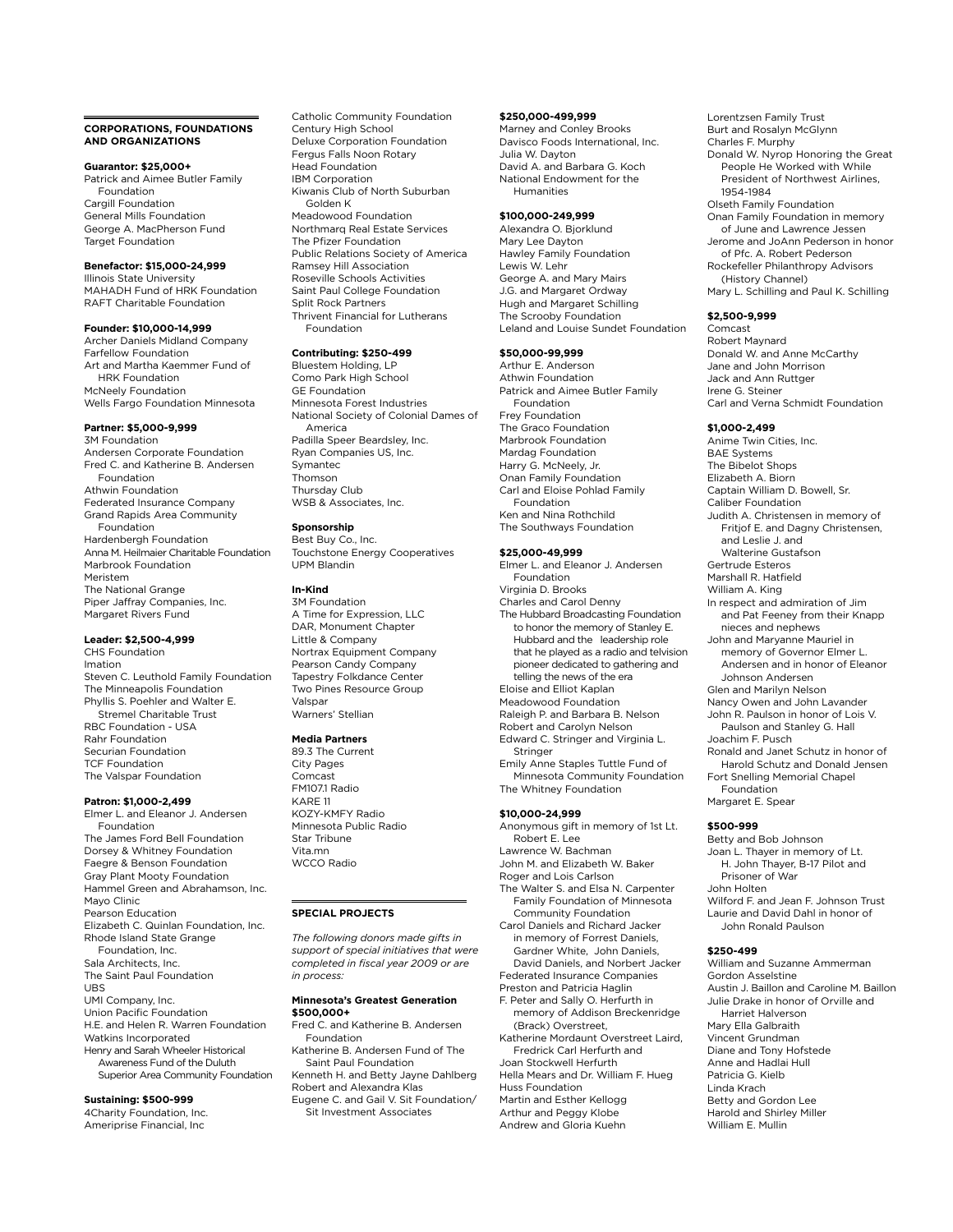David Nelson and Susan Stuart Joan K. O'Brien Steven R. Sarafolean in memory of Steve Sarafolean, US Army and in honor of John Scanlan, US Navy Brad and Angie Scheib Dave and Linda Simpkins

# **\$100-249**

American Legion Post 67 Neil P. Anderson Marvel Anderson in memory of Derlyn E. Moe and Everett B. Anderson James W. and Florence M. Anderson Dorothy Baker Patricia L. Belois Bob and Helen Bergland in honor of our parents, Sam and Mable Bergland, and Felip and Pauline Grahn John C. Bergstrom Arland Brusven Tom and Cherie Burke in honor of Walter J. Burke Jr. and Lucy K. Burke Norman R. and Janet G. Carpenter Elizabeth K. Clausen Sally and Leigh Countryman Irma M. Cragun Matthew Crellin and Joan Cochran Edward and Karayn Cunnington Sherry Cyza in memory of William and Eleanor Bigelow Reidar Dittmann Betty L. Dols in memory of Richard J. Dols Wanda Driver Judy and Gerry Duffy in memory of Adam Scherer (St. Paul, MN) George H. Elliot VFW Post 7902 David and Paula Foley in honor of John and Eva Mae Regnier Bartley and Mary Lou Foster John and Leslie Garner Barbara Gerlach in memory of Lawrence and Dorothy Gerlach K. C. and R. J. Grayson in memory of Richard A. Grayson, Carl and Ruth Grewe, and E. C. Grayson Sr. June Heinz Kenneth and Bette Jensvold Sue and Tim Kennedy Paul A. Kief Debbie Korthof-Stanton and Lee Korthof in honor of James O. Mann Ruth J. Laube Allen and Shirley Lavanger in memory of Edmund Bolstad and Dale Nelson Ernest and Sarah Lehmann in memory of Charles L. Jones (died 11-22-07) Bernard Lieder in honor of Hubert F. Lieder and Armin C. Lieder Lucy Low in memory of Douglas A. Low Oliver Lundebrek Duane and Beverly Mattheis William and Virginia McDonald Thomas and Theresa McLaughlin Cindy Mertens Marie Michel Norm and Joan Midthun Donna and Robert Mirick Gregory Mitton in honor of W. E. Mitton and Richard Mitton Don and Pat Moberg in memory of the Greatest Generation Carol Mork and Hillary Freeman Norman T. Nelson Trust in memory of Norman T. Nelson and Victor R. Nelson

Terry and Jane Olson

Sotirios Parashos and Christina Phill

Ramona and Curtis Pearson Doris M. Pearson in memory of Donald D. Pearson (died 10-8-07) Sylvia and William Rahm Peter and Betty Rogers Patricia Palon Rolewicz in honor of my father, Thomas Palon, Pfc., deceased in the Battle of the Bulge Nancy and Everett Rotenberry in memory of Gladys and Martin H. Reitz Paul Stephenson and Barbara Swan in memory of Arthur R. Swan and in honor of Jacqueline V. Swan Ralph and Grace Sulerud Elfa Taylor in memory of Charles R. Bitner, Jr. and Delbert (Boots) Shaffer Roger and Carol Upcraft Family in memory of Robert and Edith Upcraft and in honor of Merrill and Shirley Burgstahler Anne and Mary Ann Uram Pauline R. Utzinger in memory of Richard R. Clampitt (1925-1981), Joan Utzinger Clampitt (1932-2004), Lois Utzinger Carey (1926-1991), and Lyle Chester Utzinger (1894-1968) Margaret A. Varney Walter Riley American Legion Post 307 Nancy J. Walsh in memory of Colonel Richard A. Walsh, III (United States Air Force,

Missing in Action, Laos, 1969) William B. Webster David and Marion Williams

#### **Additional Special Projects**

Katherine B. Andersen Fund of The Saint Paul Foundation Burlington Northern Santa Fe Foundation Bush Foundation Grotto Foundation The Hubbard Broadcasting Foundation Institute of Museum and Library Services Jerome Foundation Library of Congress Minnesota State Library Services National Historical Publications and Records Commission Northwest Area Foundation Pro Suecia Foundation Save America's Treasures

Charles A. Weyerhaeuser Memorial Foundation

# **Memorials**

*Gifts were received in memory of the following individuals:*

Dorothea Nell Auten Grace Beek Lawraine Beery Margie Burchell Frederick Chute Kelly Davis Anne B. Green Daniel Hardy Diane Hirte Fred Honoroff Roy Hoover Jim Hurley Gorman King, Sr. Ruth Kostohris Irving Kreidberg

Miriam Lein Dick Lickteig Vera Likins Charles A. Lindbergh Patricia Lowenberg Anne L. McCarthy William J. Moore Jonathan H. Morgan Eleanor Motter Charles Nelson Randall Pemberton Dr. Thomas Potts Floyd Risvold Gerry Seldon Helen Shelley Andrew Shish Marcia Werser Jean V. West Helen White John Wood

## **Tributes**

*Gifts were received in honor of the following individuals:*

Charles Arnason Kathy Blair Ted Bore Ann Calvert Cary Carson Joan DeMarce John Dougherty Diane Eagon Joan Ferguson Dave Geister and Pat Bauer Tim Glines David Hakenson Dick Hanson Nicholas Hennen Mary Hoeve Martha Kaemmer Eric Mortenson Tom Peyton Felix Phillips Alison Purgiel Thomas Regnier Chuck Stone Elizabeth Sullivan Joel and Elizabeth Sullivan Brian Szott Douglas Verdier Sandra White

# **MINNESOTA LEGACY**

*Minnesota Legacy recognizes individuals who have made a provision for the Society through their estate plan, made an outright gift to the Society's endowment fund or established a named endowment fund at the Society. We are grateful to all Minnesota Legacy members for their generosity and foresight.* 

*We are pleased to honor those who have established funds in this fiscal year:* 

Hiram M. and Ada Drache David and Kim Hakensen Marybeth Nelson Jacqueline Nolte Jones Waring Jones Estate David and Barbara Koch Peg Meier Patrick O'Dougherty Roger Preuss Estate RoxAnn M. Splittstozer

*In addition, we are grateful to the following persons who have contributed gifts of \$250 or more to the Society's endowment:*

Anonymous The Beito Foundation Dorothy Bennett Ruth Dyer Ellen and Robb Empson Elizabeth Fesler Agnes Gerlach Alpha Gustafson Estate Michelle Hall Dale S. Hanson Hazel Toppari Estate Dorothy Kettner Richard Moe Angus Morrison Don Nyrop Doris Ocel Roger Preuss Estate Carl J. Remick Estate Robert Rulon-Miller Noel Ann Ryan RoxAnn Splittstozer Adelia Wilson Thomas and Judith Winter Women's Organization of MHS

# **Endowment Donors**

*The Society is grateful to donors who have established more than 126 endowment funds. Named funds are invested separately and can be created with a commitment or gift of \$50,000 or more. Pooled funds are invested with other endowment gifts to support a general program area or historic site. Pooled funds can be created with a gift or commitment of \$10,000 or more. Funds starred were newly created during fiscal year 2009. For more information on setting up a fund, please call 651-259-3121.*

#### **Unrestricted Named Endowment Funds**

An Anonymous Fund (2) The Terry and Sharon Avent Fund The Julian B. Baird Fund The Isabella and Leo Capser Fund The Anna E.R. Furness Fund The Marshall R. and Elizabeth Hatfield Fund The Donald and Gladys Henslin Fund The Helen Henton Fund

The Waring Jones Fund\*

- The Martha and Art Kaemmer Fund
- The Helen Katz Fund The Elsie A. Keasling Fund
- 
- The Fred and Elvina Mathison Fund The Donald and Alice McIlrath Fund
- The Raleigh P. and Barbara B. Nelson Fund
- The Glen and Inez Oehlke Family Fund The E.M. Pearson Foundation Fund The Julien Petit Fund
- The Paul and Carolyn Verret Fund

#### **Collections**

- **Named Endowment Funds** An Anonymous Fund for Acquisition and Care of Three-Dimensional Objects
- An Anonymous Fund for Three-Dimensional Objects
- The T.R. Anderson Rare Collections Acquisitions Fund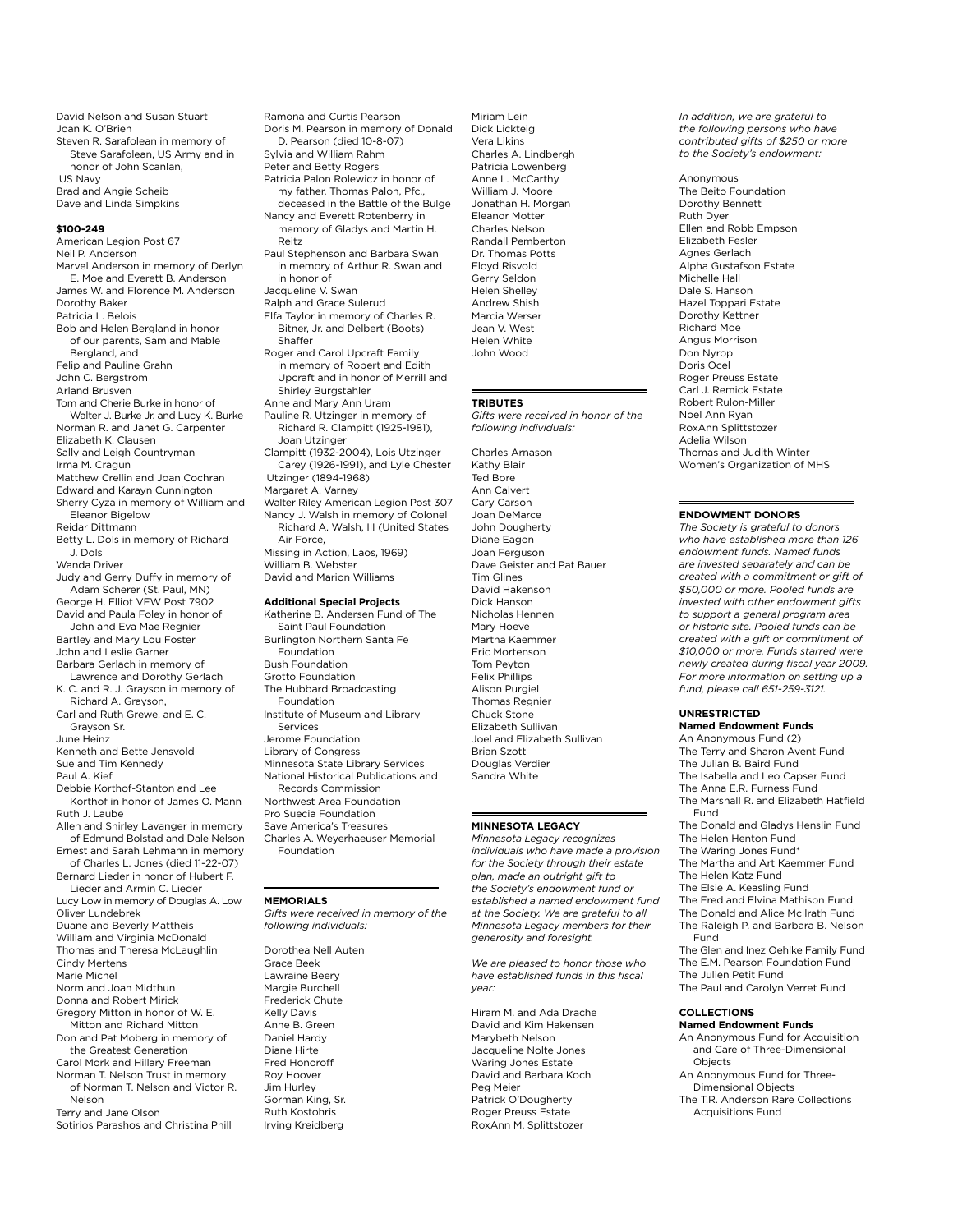The Ballinger/Boeder Fund for Collections and Historic Sites

- The Arthur Franklin Bergstrom Fund for Collections
- The Josephine L. Darling Fund for Preservation of Manuscripts
- The Lila Johnson Goff Collections Endowment Fund
- The Loris Sofia Gregory Art Fund The F.T. Gustavson Fund for Museum
- Collections The David and Kim Hakensen Fund for Collections\*
- The Ronald and Margaret Hubbs Collection Acquisition Fund
- The Carl and Helen Winton Jones Fund for Archives and Manuscripts The Herschel V. Jones Collections
- Acquisitions Fund
- The Jean R. Ljungkull Textile Fund The Lydia Lucas Fund for Archives and Library Processing
- The Roger Preuss Fund for the Arts\*
- The Louise D. Rose Fund for Processing The Sibley Flandrau Stewart Fund for
- Museum Collections The Carl A. Weyerhaeuser Rare Books
- Fund The Henrietta W. Willius Conservation
- Fund

# **Named Pooled Endowment Funds**

- The John Nelson Fund For U.S./ Dakota War and Civil War Collections\*
- The Dr. Patrick O'Dougherty Fund for Collections\*

# **Education**

- **Named Endowment Funds**
- The Joseph S. and Jane Y. Micallef Education Fund The Marybeth Nelson Fund for
- Education The Noel Fund for History Players
- The Jon A. and Delores J. Roeder Fund for Education
- The Otto and Martha Schmaltz Education Fund

# **Named Pooled Endowment Funds**

The Jacqueline Nolte Jones Fund for Education\*

# **Exhibitions**

- **Named Endowment Funds**
- The Marney and Conley Brooks Fund for the History Center The George W. Wells, Jr., and Mary Cobb Wells Exhibition Fund

#### **Historic Preservation Named Endowment Funds**

- The Horace F. and Esther J. Chamberlain Fund for Historic Preservation
- The Mary E. Lahiff Historic Preservation Fund for Buildings in
- Minneapolis The Charlie Nelson Fund for Historic Preservation
- The Otto and Martha Schmaltz Fund for the Grey Cloud Island Lime Kiln Property

*please call the Development Office at 651-259-3115 or 1-888-239-4440.*

# **Historic Sites – General Sites Named Endowment Funds**

- The Richard and Shirley DeLeo Fund for Historic Sites
- The Gerald W. and Victoria K. Johnson Fund for Historic Sites
- The Vera Stanton Memorial Fund
- The Women's Organization of the Minnesota Historical Society
- Historic Sites Enhancement Fund

#### **Historic Sites – Specific Sites Comstock House Named Endowment Funds**

- The Comstock Memorial Fund for the Comstock House
- The Hiram M. and Ada Drache Fund for the Comstock House<sup>®</sup>

# **Forest History Center**

**Named Endowment Funds** The Evelyn Robinson Fund for the Forest History Center

#### **Named Pooled Endowment Funds**

The Richard and Carol Stahl Fund for the Forest History Center

# **James J. Hill House**

- **Named Endowment Funds** The Elisabeth W. Doermann Fund for the James J. Hill House The Janet L. Erickson Hill House Fund The Gertrude Hill Boeckmann Ffolliott
- Fund for the James J. Hill House **Historic Forestville**

# **Named Endowment Funds**

The Florence Donohue Fund for Historic Forestville

# **Historic Fort Snelling**

**Named Endowment Funds** The Noel Ann Ryan Fund The Renata R. Winsor Fund for Historic Fort Snelling The Joseph and Marie Winter Fund for Historic Fort Snelling

# **Named Pooled Endowment Funds**

- The Agnes Gerlach Fund for Historic Fort Snelling The Robert Loring Jackson Fund for
- Historic Fort Snelling

#### **Charles A Lindbergh Historic Site Named Endowment Funds**

The Charles A. Lindbergh Historic Site Endowment Fund

#### **Mille Lacs Indian Museum Named Endowment Funds**

The Harry D. and Jeannette Ayer Fund for the Mille Lacs Indian Museum

#### **MINNESOTA RIVER VALLEY HISTORIC SITES**

# **Named Endowment Funds**

The Nel Schweiss Fund for Minnesota River Valley Historic Sites

# **ALEXANDER RAMSEY HOUSE**

**Named Endowment Funds** The Alexander Ramsey House Historic Site Endowment Fund\*

# **SIBLEY HOUSE HISTORIC SITE**

**Named Pooled Endowment Funds** The Dorothy M. Bennett Fund for Historic Sibley House

*We make every effort to ensure the accuracy of this listing. If your name has been inadvertently omitted or incorrectly listed,* 

The Robert and Marveen Minish Fund for the Sibley House

#### **SPLIT ROCK LIGHTHOUSE Named Pooled Endowment Funds**

The Allan L. Apter and Brenda J. Ion Fund for Split Rock Lighthouse

**PROCESSING**

Public Affairs **PUBLICATIONS**

Historical Society

**SPECIAL FUNDS Named Endowment Funds** An Anonymous Fund

and Innovation

Leave Fund The Mavis E. Hogan Fund for Genealogical Research The Lenore Jesness Fund for Genealogical Research The Kuhrmeyer Family Fund for Information Technology The Charles A. Lindbergh Memorial

Fund

Societies

Peyton Fund

**Named Endowment Funds** The Elmer L. and Eleanor Andersen Publications Fund

**Named Pooled Endowment Funds** The Kathryn A. Johnson Fund for Manuscript Processing **PUBLIC AFFAIRS**

**Named Pooled Endowment Funds** The Richardson B. Okie Fund for

The June D. Holmquist Publications and Research Fund

The Frank Dowding Mirador Fund for the Minnesota History Quarterly Journal of the Minnesota

The Henry and Donna Morgan Fund for Research and Publications

The Earl E. Bakken Fund for Creativity

The Charles E. Flandrau Research

The Betty Scandrett Oehler Fund The Stans Lectureship Fund **STATEWIDE OUTREACH Named Endowment Funds** The Beito Foundation Fund for Northwestern Minnesota History The Jean and Frank Chesley Fund for Local and County Historical

The George W. Neilson Fund for Northwestern Minnesota The John Newton and Julia Morrow

**Named Pooled Endowment Funds** The Don Nyrop Fund in Honor of the Great People He Worked With While President of Northwest Airlines, 1954-1984

## The Odyssey Development Corporation Fund

#### **HISTORICAL SUBJECT FUNDS Named Endowment Funds** An Anonymous Fund for Norwegian

American History\*

- The Eugenie M. Anderson Women in Public Affairs Fund
- The Atherton and Winifred (Wollaeger) Bean Fund for
- Business History The James Taylor Dunn Fund for St. Croix Valley History
- The Harriet Thwing Holden Fund for American Indian History
- The Ken and Nina Rothchild Fund for Business History and Women's
- History The Joseph and Josephine Ruttger
- Descendants Fund The John, Bernice and Judy Schwartau Fund for Agriculture and Rural Life

# **LIBRARY PROGRAMS**

- **Named Endowment Funds** The Dorothy Hagen Kettner Fund for Library and Archives
- The William H. Likins Memorial Library Fund
- The Peg Meier Fund for Publications and the Library\*
- The RoxAnn M. Splittstozer Fund for Library Programs\*

#### **MILL CITY MUSEUM**

#### **Named Endowment Funds** The Ed and Elly Asplin Fund for Mill

- City Museum The Charles H. and Lucy Winton Bell Endowment Fund
- The Chute Family Fund for Mill City
- Museum The Sage and John Cowles Fund
- The Paul S. and Aileen M. Gerot Fund
- for Mill City Museum The David and Barbara Koch Fund for
- the Mill City Museum\* The Morrison Family Fund for Mill City
- Museum The Paul and Allegra Parker Fund for Mill City Museum
- The Jan and Bill Spoor Fund
- The Harrison Hayes Whiting Fund

# **Named Pooled Endowment Funds**

The Whitney Eastman Fund for Mill City Museum The G. Richard Slade Fund for Mill City Museum

**Named Pooled Endowment Funds** The Rodney N. Searle Fund for Oral

**Named Pooled Endowment Funds** The Virginia P. Moe Fund for the Acquisition and Preservation of Historic Photographs

**MINNESOTA'S GREATEST GENERATION**

**Named Endowment Funds** The Marney and Conley Brooks Fund for Minnesota's Greatest

Generation **ORAL HISTORY**

History **PHOTOGRAPHY**